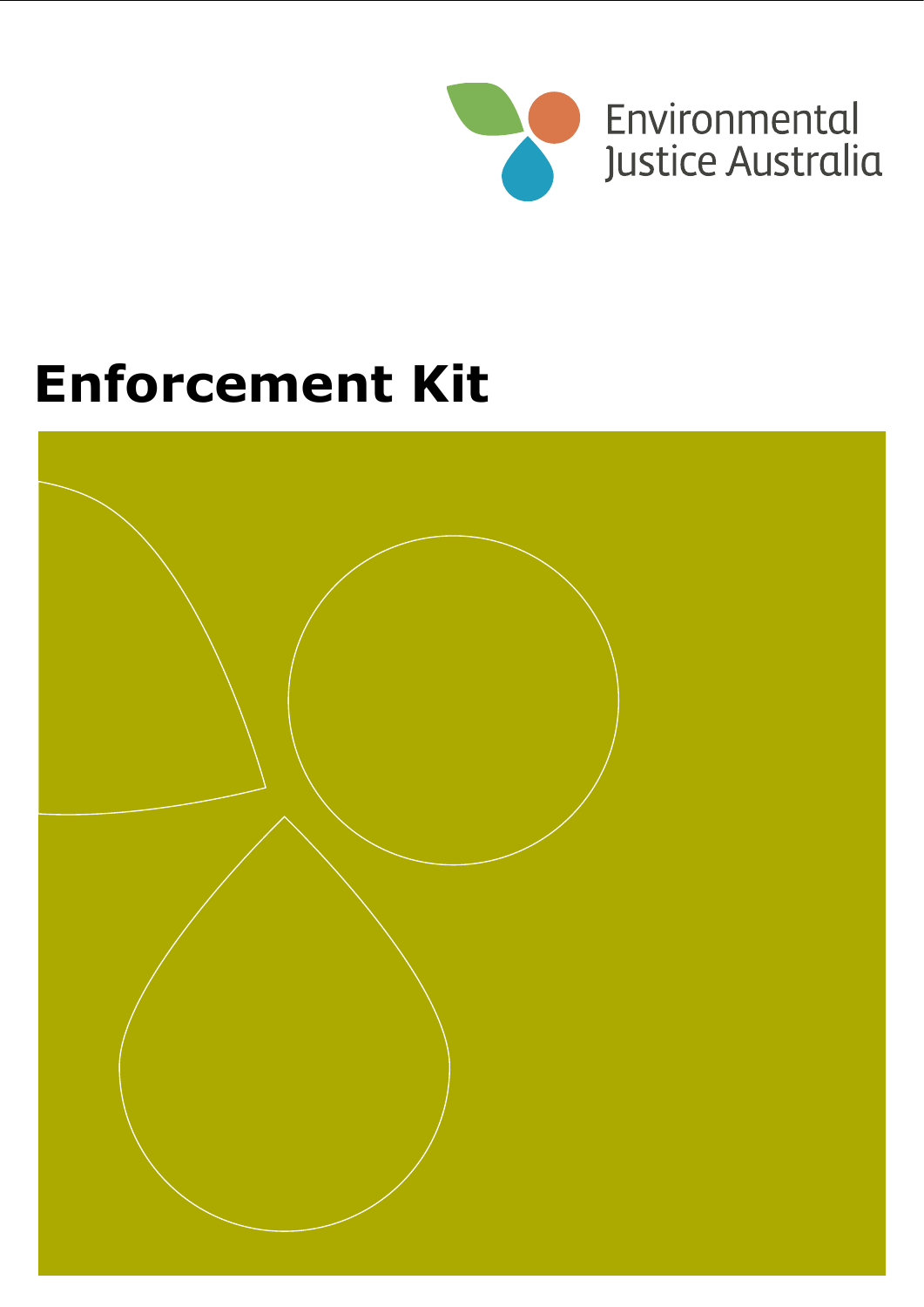# **Enforcement Kit**

A working guide to seeking enforcement in planning matters and nuisance under the Public Health and Wellbeing Act

#### **About Environmental Justice Australia**

Environmental Justice Australia are nature's lawyers. We use the law to protect our environment, and we work to change our laws to make sure they protect the rights of all Australians to clean air, clean water and healthy ecosystems.

#### **For further information contact:**

Environmental Justice Australia

| Phone:   | 03 8341 3100<br>(Melbourne metropolitan area)                                               |  |  |  |
|----------|---------------------------------------------------------------------------------------------|--|--|--|
|          | 1300 EDOVIC (1300 336842) (Local call cost for callers outside Melbourne metropolitan area) |  |  |  |
| Fax:     | 03 8341 3111                                                                                |  |  |  |
| E-mail:  | admin@envirojustice.org.au                                                                  |  |  |  |
| Website: | www.envirojustice.org.au                                                                    |  |  |  |
| Post:    | PO Box 12123, A'Beckett Street PO, Melbourne VIC 8006                                       |  |  |  |
| Address: | Level 3, the 60L Green Building, 60 Leicester Street, Carlton                               |  |  |  |

#### **SEEK LEGAL ADVICE REGARDING SPECIFIC CASES**

While all care has been taken in preparing this publication, it is not a substitute for legal advice in individual cases. For any specific questions, seek legal advice.

Produced & published by Environmental Justice Australia

Publication date: November 2014

ABN 74 052 124 375

© This kit cannot be reproduced without consent of author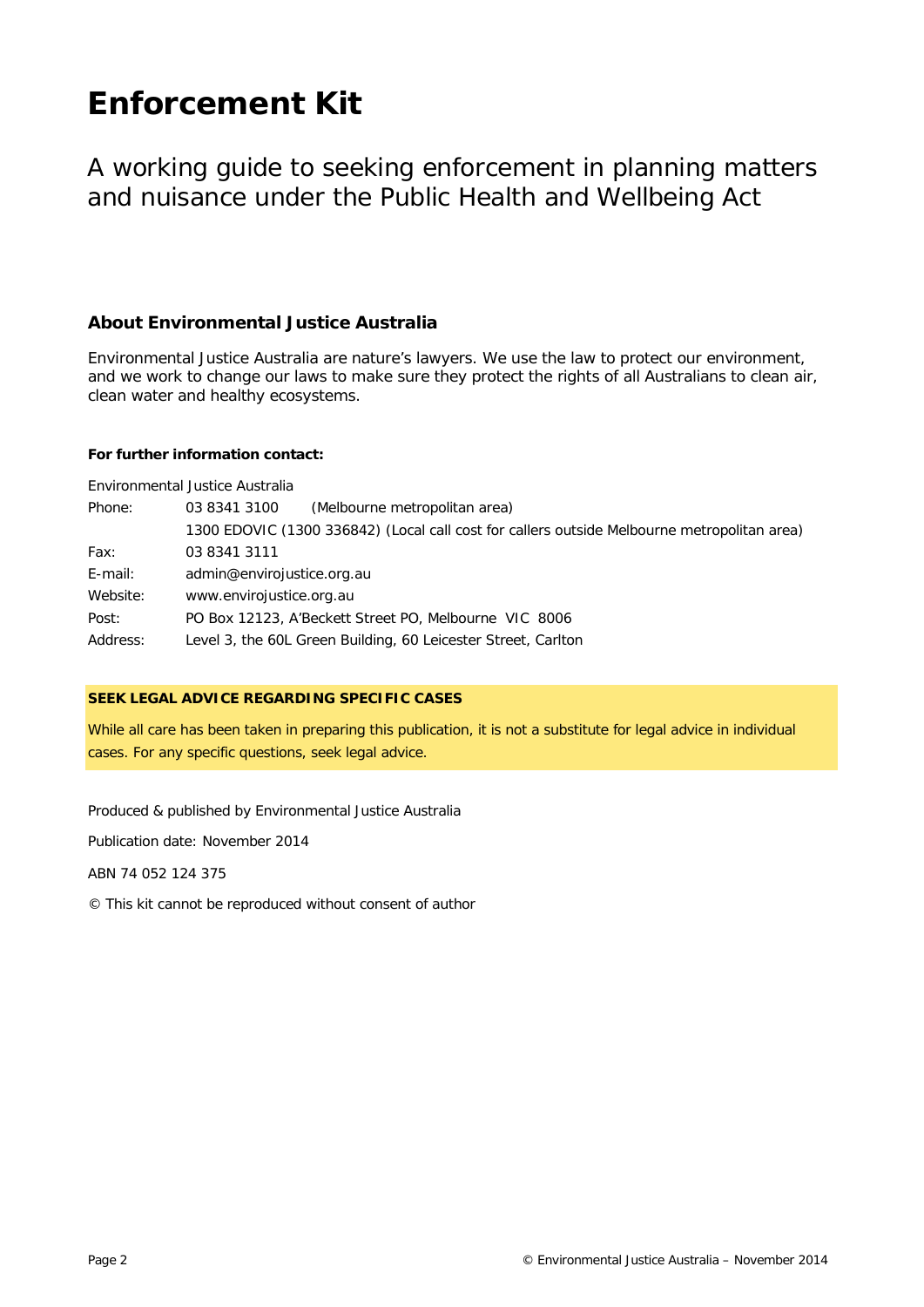### Table of Contents

| 1.0  |                                                                |                |
|------|----------------------------------------------------------------|----------------|
| 1.1  | <b>Introduction</b>                                            | 6              |
| 1.2  | Overview                                                       | 6              |
| 1.3  | Enforcement under the Planning and Environment Act 1987        | 6              |
| 1.4  | Enforcement under the Public Health and Wellbeing Act 2008     | 6              |
| 1.5  | Enforcement under the Environment Protection Act 1970          | 6              |
| 1.6  | Is there anything I can do if someone is breaching the EP Act? | $\overline{7}$ |
| 2.0  |                                                                |                |
| 2.1  | What is an EO?                                                 | 8              |
| 2.2  | Can I apply for an EO?                                         | 8              |
| 2.3  | Why would I seek an EO?                                        | 8              |
| 2.4  | Against whom can I seek an EO?                                 | 9              |
| 2.5  | How do I apply for an EO?                                      | 9              |
| 2.6  | What information do I need to include?                         | 10             |
| 2.7  | To whom do I give notice?                                      | 10             |
| 2.8  | How do I give notice of the application?                       | 10             |
| 2.9  | How do I prove I have given notice of the application?         | 10             |
| 2.10 | How are objections to the EO application made?                 | 10             |
| 2.11 | What happens if no objections are received?                    | 11             |
| 2.12 | What happens if objections are received?                       | 11             |
| 2.13 | What standard of proof must I meet to show the need for an EO? | 11             |
| 2.14 | What orders can VCAT make?                                     | 12             |
| 2.15 | Who pays the costs of an EO application?                       | 12             |
| 3.0  |                                                                | 14             |
| 3.1  | What is an IEO?                                                | 14             |
| 3.2  | Who can apply for an IEO?                                      | 14             |
| 3.3  | What if the matter is very urgent?                             | 14             |
| 3.4  | How do I make an IEO application?                              | 14             |
| 3.5  | How do I make an ex parte IEO application?                     | 14             |
| 3.6  | What happens at the hearing of ex parte IEO application?       | 15             |
| 3.7  | How long does an ex parte IEO last?                            | 15             |
| 3.8  | What happens at the hearing of an IEO application?             | 16             |
| 3.9  | What is an undertaking as to damages?                          | 16             |
| 3.10 | Do I have to provide an undertaking to pay damages?            | 17             |
| 3.11 | What orders can VCAT make?                                     | 17             |
| 3.12 | How long does an IEO last?                                     | 17             |
| 4.0  |                                                                | 18             |
| 4.1  | What if an EO or IEO is contravened?                           | 18             |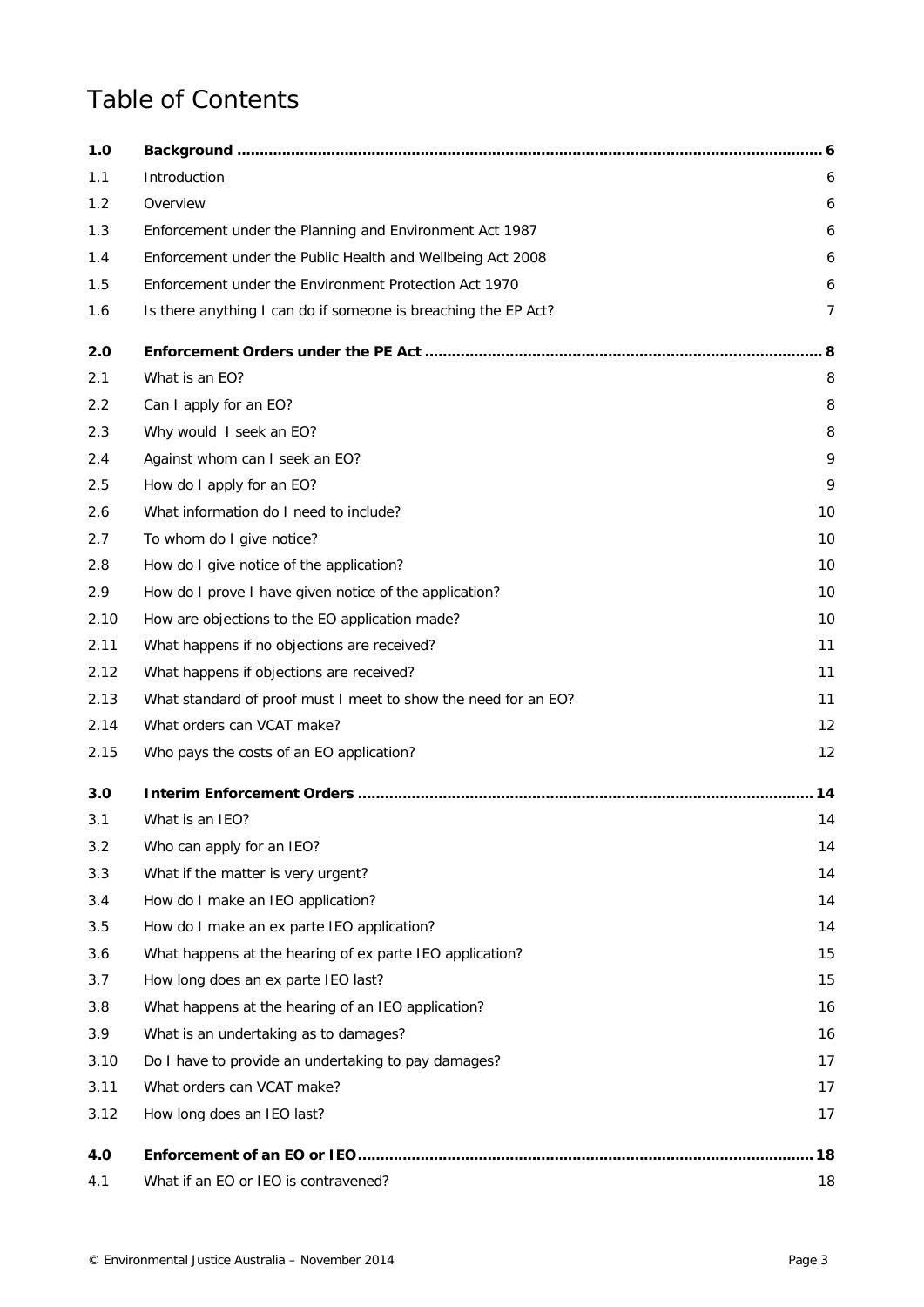| 5.0  |                                                                | 19 |
|------|----------------------------------------------------------------|----|
| 5.1  | When can a permit be cancelled or amended?                     | 19 |
| 5.2  | Can I request cancellation or amendment of a permit?           | 19 |
| 5.3  | What time limits apply?                                        | 20 |
| 5.4  | When can VCAT exercise its powers to amend or cancel a permit? | 20 |
| 5.5  | How do I stop work continuing?                                 | 20 |
| 5.6  | Stop orders - undertaking as to damages                        | 21 |
| 5.7  | How do I apply for the cancellation or amendment of a permit?  | 21 |
| 5.8  | How can an application to cancel or amend a permit be opposed? | 21 |
| 5.9  | When will a hearing be held?                                   | 22 |
| 5.10 | What happens at the hearing?                                   | 22 |
| 5.11 | Who pays the costs of the application?                         | 22 |
| 6.0  |                                                                | 23 |
| 6.1  | What is a PIN?                                                 | 23 |
| 6.2  | When is a PIN served?                                          | 23 |
| 6.3  | How is a PIN served?                                           | 23 |
| 6.4  | What penalties apply?                                          | 23 |
| 6.5  | What is a penalty unit?                                        | 23 |
| 6.6  | What actions can a PIN require?                                | 23 |
| 6.7  | What happens if a PIN is contravened?                          | 23 |
| 7.0  |                                                                | 24 |
| 7.1  | What is a prosecution?                                         | 24 |
| 7.2  | When can a prosecution be brought?                             | 24 |
| 7.3  | Who can bring a prosecution?                                   | 24 |
| 7.4  | Where are prosecutions brought?                                | 24 |
| 7.5  | What time limits apply?                                        | 24 |
| 7.6  | How do I bring a prosecution?                                  | 24 |
| 7.7  | What penalties apply?                                          | 25 |
| 7.8  | Should I bring a prosecution?                                  | 25 |
| 8.0  |                                                                | 27 |
| 8.1  | What is an injunction?                                         | 27 |
| 8.2  | What types of injunctions are available in planning matters?   | 27 |
| 8.3  | Section 125 injunctions - who may apply?                       | 27 |
| 8.4  | Section 125 injunctions - in what circumstances?               | 27 |
| 8.5  | Section 125 injunctions - which court?                         | 28 |
| 8.6  | General                                                        | 28 |
| 9.0  |                                                                | 29 |
| 9.1  | What is a declaration?                                         | 29 |
| 9.2  | Why would I want a declaration?                                | 29 |
| 9.3  | Section 149B Declaration                                       | 29 |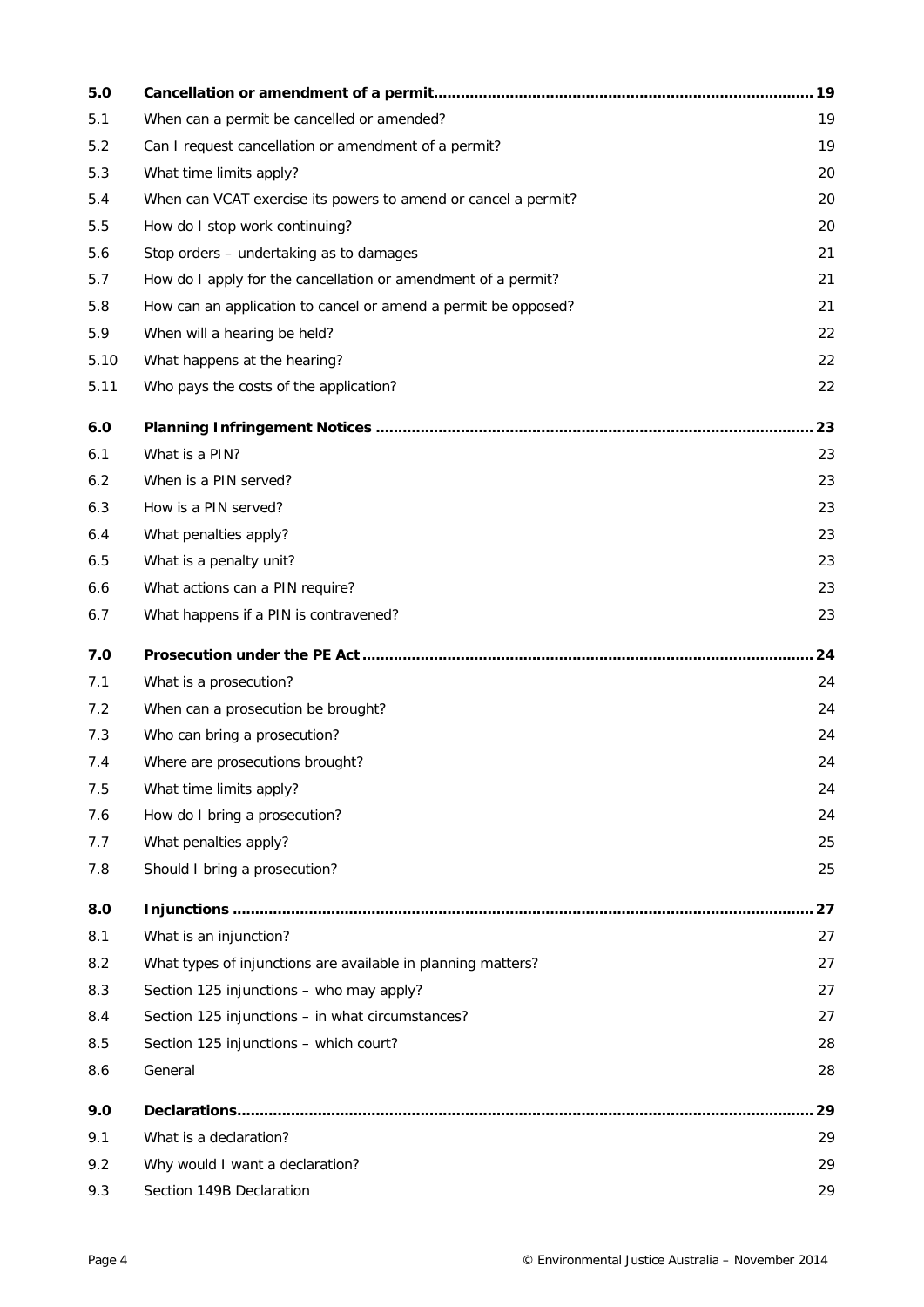| 9.4  | Section 149A Declaration                                                       | 29 |
|------|--------------------------------------------------------------------------------|----|
| 10.0 | Nuisance and Enforcement under Part III of the Public Health and Wellbeing Act | 30 |
| 10.1 | What is a nuisance?                                                            | 30 |
| 10.2 | When does the Public Health and Wellbeing Act apply?                           | 30 |
| 10.3 | What is an offence under the Public Health and Wellbeing Act?                  | 30 |
| 10.4 | Who do I notify of a nuisance?                                                 | 30 |
| 10.5 | What is Council's duty?                                                        | 31 |
| 10.6 | What happens if an abatement notice is contravened?                            | 31 |
| 10.7 | What action can Council take?                                                  |    |
| 10.8 | What can I do if Council fails to act?                                         | 31 |
| 10.9 | What other options might I have?                                               | 31 |
| 11.0 |                                                                                | 33 |
| 11.1 | Glossary                                                                       | 33 |
| 11.2 | <b>Title Search</b>                                                            | 33 |
| 11.3 | Company Search                                                                 | 33 |
| 11.4 | Further information                                                            | 34 |
| 11.5 | Contact list                                                                   | 34 |
| 11.6 | Legal advice                                                                   | 34 |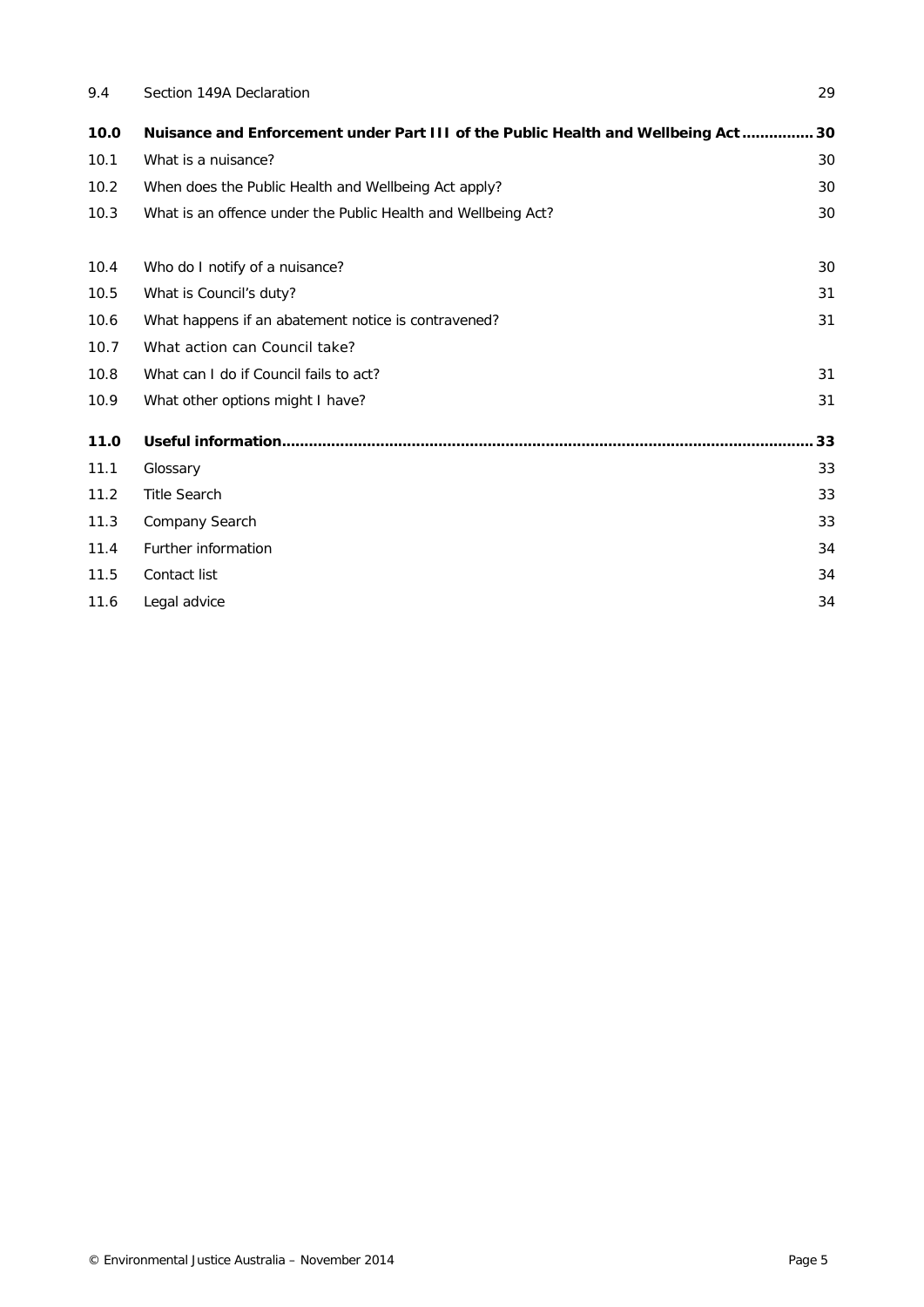### <span id="page-5-0"></span>**1.0 Background**

<span id="page-5-5"></span><span id="page-5-4"></span><span id="page-5-3"></span><span id="page-5-2"></span><span id="page-5-1"></span>

| 1.1 | <b>Introduction</b>                                                            | This booklet is only a working guide for you to seek enforcement of planning<br>and environmental controls in Victoria.                                                                                                                                                                                                                                                                                                                                                                                                                                                                       |
|-----|--------------------------------------------------------------------------------|-----------------------------------------------------------------------------------------------------------------------------------------------------------------------------------------------------------------------------------------------------------------------------------------------------------------------------------------------------------------------------------------------------------------------------------------------------------------------------------------------------------------------------------------------------------------------------------------------|
|     |                                                                                | It is not intended as a substitute for legal advice. Environmental Justice<br>Australia recommends this booklet as an educative tool and as a preliminary<br>step to seeking formal legal advice in relation to instigating an enforcement<br>action.                                                                                                                                                                                                                                                                                                                                         |
| 1.2 | <b>Overview</b>                                                                | Enforcement action in relation to planning and environmental matters may be<br>taken under the Planning and Environment Act 1987 (Vic) (PE Act), the Public<br>Health and Wellbeing Act 2008 (Vic) (Public Health and Wellbeing Act) or<br>the Environment Protection Act 1970 (Vic) (EP Act).                                                                                                                                                                                                                                                                                                |
| 1.3 | <b>Enforcement under</b><br>the Planning and<br><b>Environment Act</b><br>1987 | The PE Act is the main piece of legislation regulating planning activity in<br>Victoria. Several enforcement measures exist under the PE Act to require<br>people comply with relevant planning schemes and planning permits.<br>These include: proceedings for an enforcement order (EO) before the Victorian                                                                                                                                                                                                                                                                                |
|     |                                                                                | Civil and Administrative Tribunal (VCAT). This would be used where use or<br>development of land fails to comply with a planning scheme or the conditions of<br>a planning permit or section 173 agreement (section 114 PE Act); proceedings<br>brought before VCAT for the cancellation or amendment of planning permits<br>(sections 87 - 89 PE Act), including orders to stop development; prosecutions<br>for offences under the PE Act brought in the Magistrates' Court (sections 127<br>and 128 PE Act); and declarations by VCAT under the PE Act (sections 149A<br>and 149B PE Act). |
| 1.4 | Enforcement under<br>the Public Health<br>and Wellbeing Act<br>2008            | Part 6 of the Public Health and Wellbeing Act applies to occurrences that may<br>be considered a 'nuisance', and are, or are liable to be, dangerous to health or<br>offensive. For example, odour emanating from a property can be a nuisance.                                                                                                                                                                                                                                                                                                                                               |
|     |                                                                                | The Public Health and Wellbeing Act enables those affected by a nuisance to<br>complain to their local council. If the council fails to investigate, or declines to<br>take any action, it empowers persons to seek an order from the Magistrates'<br>Court to stop the nuisance.                                                                                                                                                                                                                                                                                                             |
| 1.5 | <b>Enforcement under</b><br>the Environment<br><b>Protection Act 1970</b>      | The EP Act makes it an offence to pollute various elements of the environment,<br>such as the air, water and land. The EP Act also creates a system licensing<br>pollution - polluters are only allowed to pollute in accordance with their licence.<br>The Environment Protection Authority (EPA) is responsible for enforcing and<br>prosecuting offences under the EP Act, except in relation to noise pollution,<br>where the police and municipal authorities also have responsibilities.                                                                                                |
|     |                                                                                | In almost all circumstances, members of the public do not have standing to<br>prosecute for offences under the EP Act (section 59(2) EP Act). However,<br>section 48A (9) provides that a proceeding may be brought by a person who<br>claims to be affected by 'unreasonable noise' emanating from a residential<br>premises.                                                                                                                                                                                                                                                                |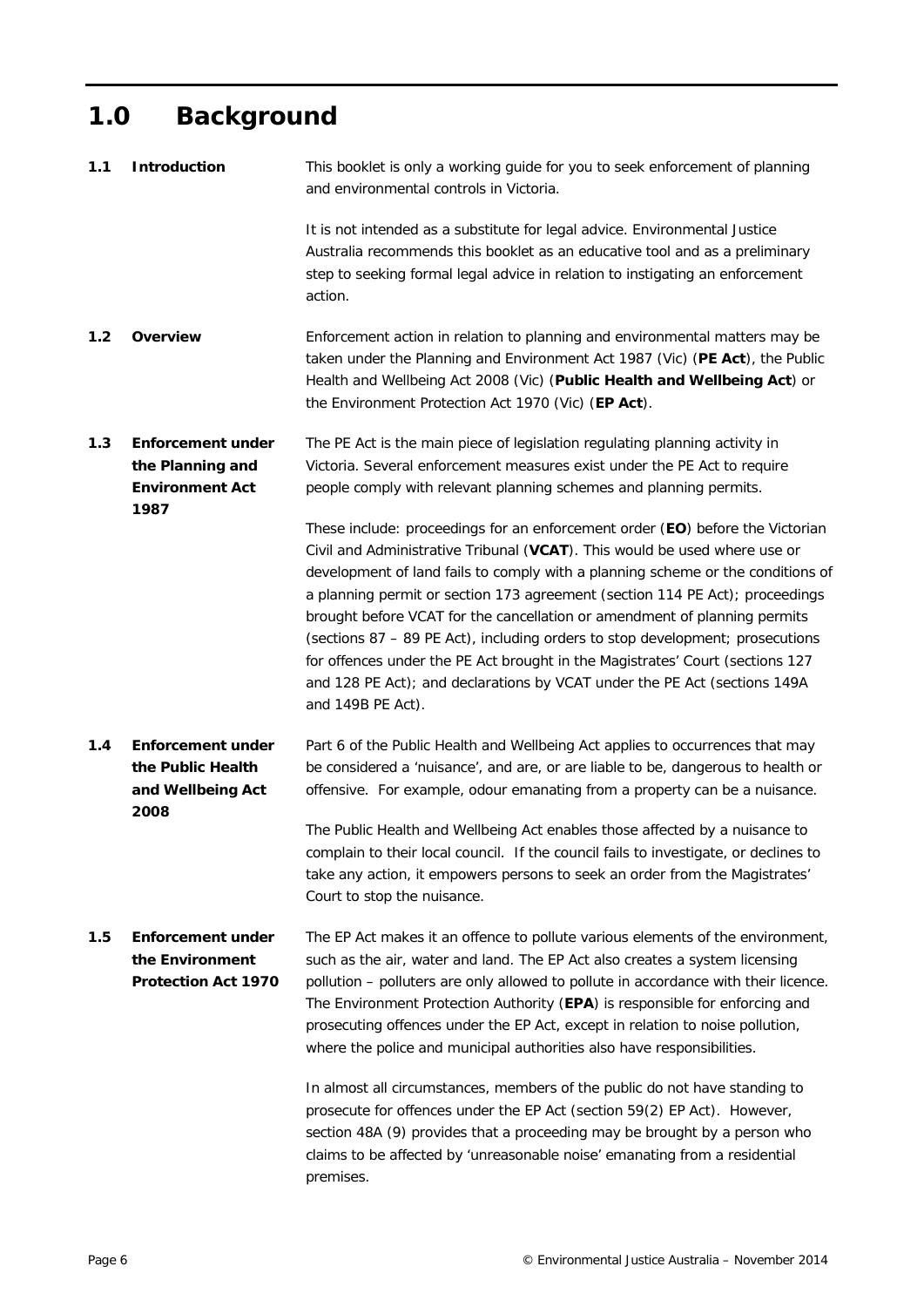Environmental Justice Australia and other environmental bodies have made submissions to the Victorian Government in relation to the introduction of legislative changes to allow for members of the public to have enforcement rights through open standing and third party enforcement provisions under the EP Act. It is hoped that such changes will be introduced in the near future.

<span id="page-6-0"></span>*1.6 Is there anything I can do if someone is breaching the EP Act?* Conditions attached to a licence or works approval issued by the EPA may also form conditions to a planning permit. If those conditions are breached, you may be able to take action under the PE Act.

Otherwise, you can complain to the EPA or your local council.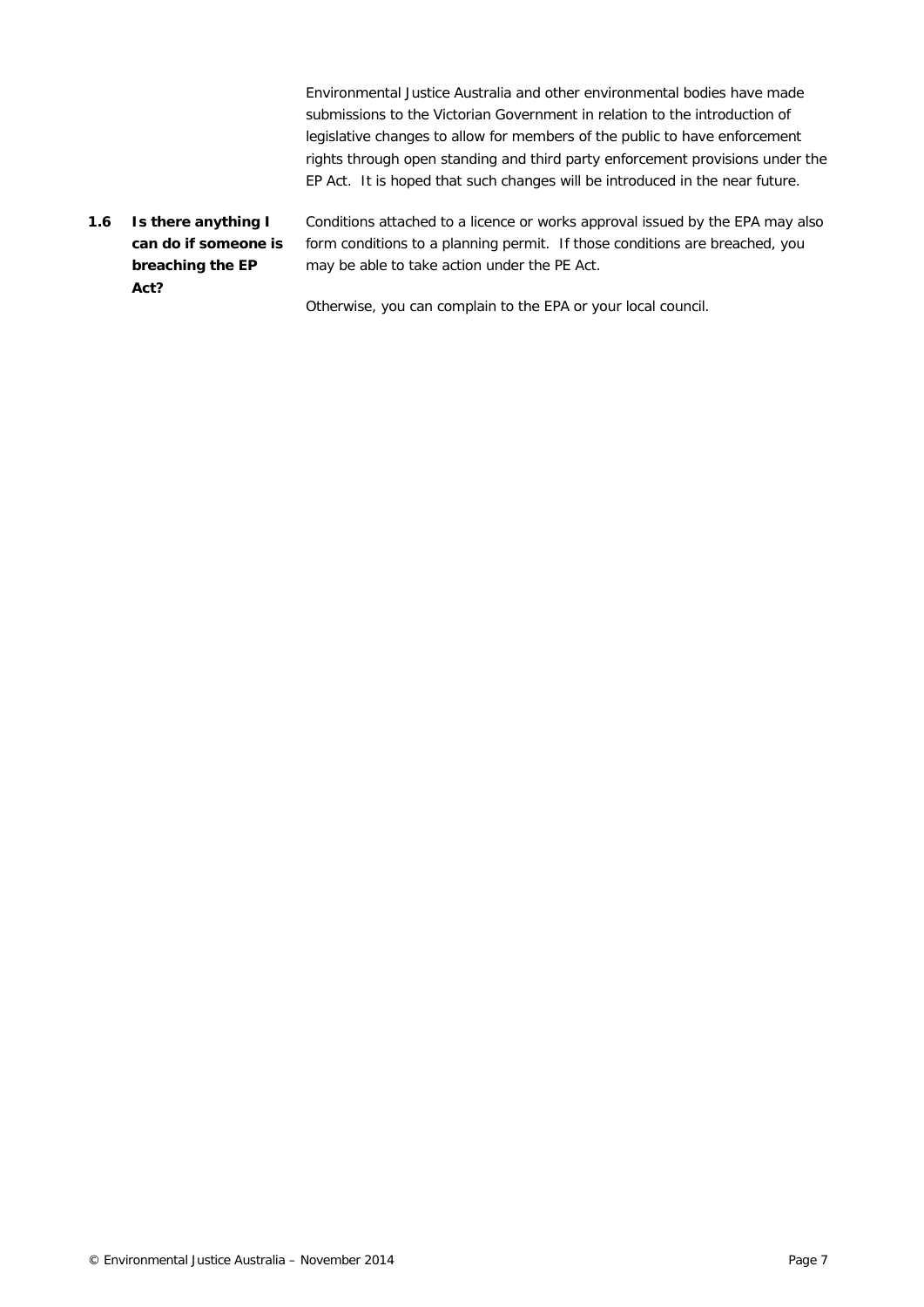#### <span id="page-7-0"></span>**2.0 Enforcement Orders under the PE Act**

- <span id="page-7-1"></span>*2.1 What is an EO?* EOs can:
	- **Stop** existing unlawful planning activities;
	- Prevent threatened unlawful planning activities; and
	- **Undo or make good** any works or damage done as a result of the unlawful planning activities.

An application for an EO is made to VCAT under section 114 of the PE Act. In urgent cases, an application may also be made for an interim enforcement order (**IEO**) under section 120 of the PE Act.

The purpose of an enforcement order is to put right any breach of a planning scheme or a planning permit. Although this may require a person to undertake works or to cease certain activities, an enforcement order is not intended to be a form of punishment for the person against whom the order is made.

<span id="page-7-2"></span>*2.2 Can I apply for an EO?* Any person, including the council, may apply to VCAT for an EO (section 114(1) PE Act).

> It is not necessary to identify a personal interest in the matter or to establish that your personal interests are affected by the matter (*Jeffs v Kielor (1996) 7 AATR 134*).

#### **Tip**

Before making an application as a member of the public, ask the Responsible Authority (usually the local council) to take action.

You should also write a letter to the owner and occupier of the land demanding that the use or development of the land be brought into compliance with the relevant part of the planning scheme, permit condition or section 173 agreement within an achievable timeframe (unless of course the matter is so urgent that this is not appropriate).

Any communication with the Council or the landowner which relates to a breach of the planning scheme, permit condition or section 173 agreement, and is made prior to filing an application for an EO, should be in writing. You should keep records of all communications sent or received.

#### <span id="page-7-3"></span>*2.3 Why would I seek an EO?* If the Responsible Authority is unwilling to take action and the occupier (or owner) of the land refuses to address the problem, you might consider bringing an application for an EO in VCAT where a use or development of land breaches, has breached, or will breach:

- a planning scheme;
- any condition of a permit; or
- a section 173 agreement (an agreement between the responsible authority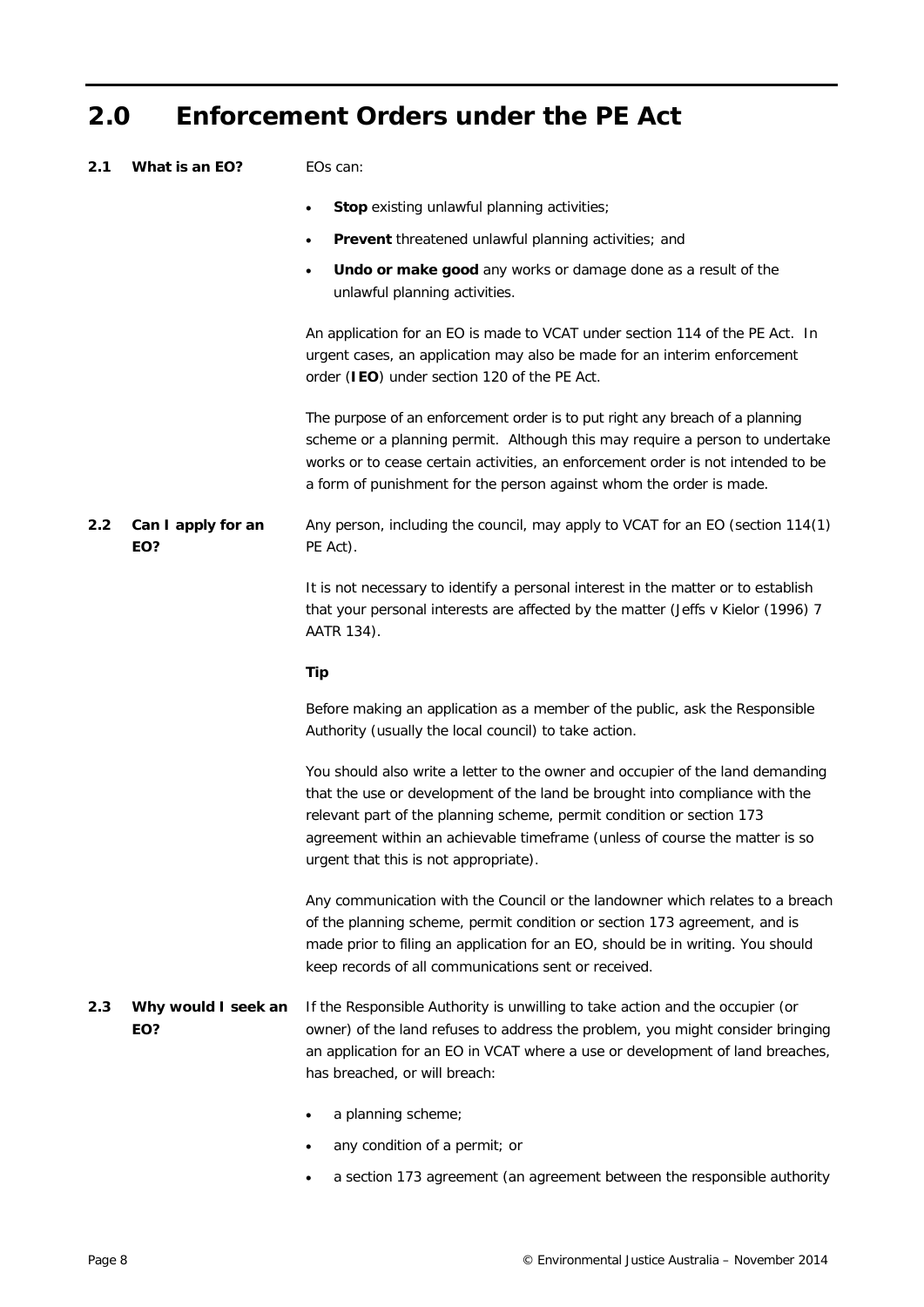#### and the owner of the land)

(section 114(1) PE Act).

<span id="page-8-0"></span>*2.4 Against whom can I*  An EO may be sought against one or more of the following people:

*seek an EO?*

- the owner of the land;
- the occupier of the land;
- any other person with an interest in the land; and/or
- any other person by whom or on whose behalf the use or development was, is being, or is to be carried out, e.g. a developer or construction company.

(section 114(3) PE Act).

<span id="page-8-1"></span>*2.5 How do I apply for an EO?* To apply for an EO:

**Lodge** the application form with the Tribunal (available on the VCAT website).

If making an IEO application, it must be made at the same time as an EO application. (See **Section** 3.0 below)

**Lodge** a title search with the application. The title search must be no more than 14 days old.

For details obtaining a title search see [Section 11.2](#page-32-2) below.

**Pay** the fee set out in the application form.

If you wish to apply to have the fee waived, you must:

- be the holder of a current Government benefit card (and provide a copy); and
- provide a statement that sets out your net income and how paying the fee will result in financial hardship

See the forms entitled 'Fee waiver form for Concession Card Holders' and 'Fee waiver due to financial hardship form' available on the VCAT web-site.

**Pay** an additional fee, if an IEO is also being made.

**Give notice** by sending copies of the EO application to the relevant parties within 7 days of lodging the application with VCAT (section 115 PE Act).

**Keep copies** of all the correspondence you send to VCAT and the other parties.

**Provide evidence** to VCAT that such notice has been given by filing a statement of service (see **Section** 2.9 below).

*Practice Note – PNPE4 – Enforcement orders and interim enforcement orders.*  Further details are set out below.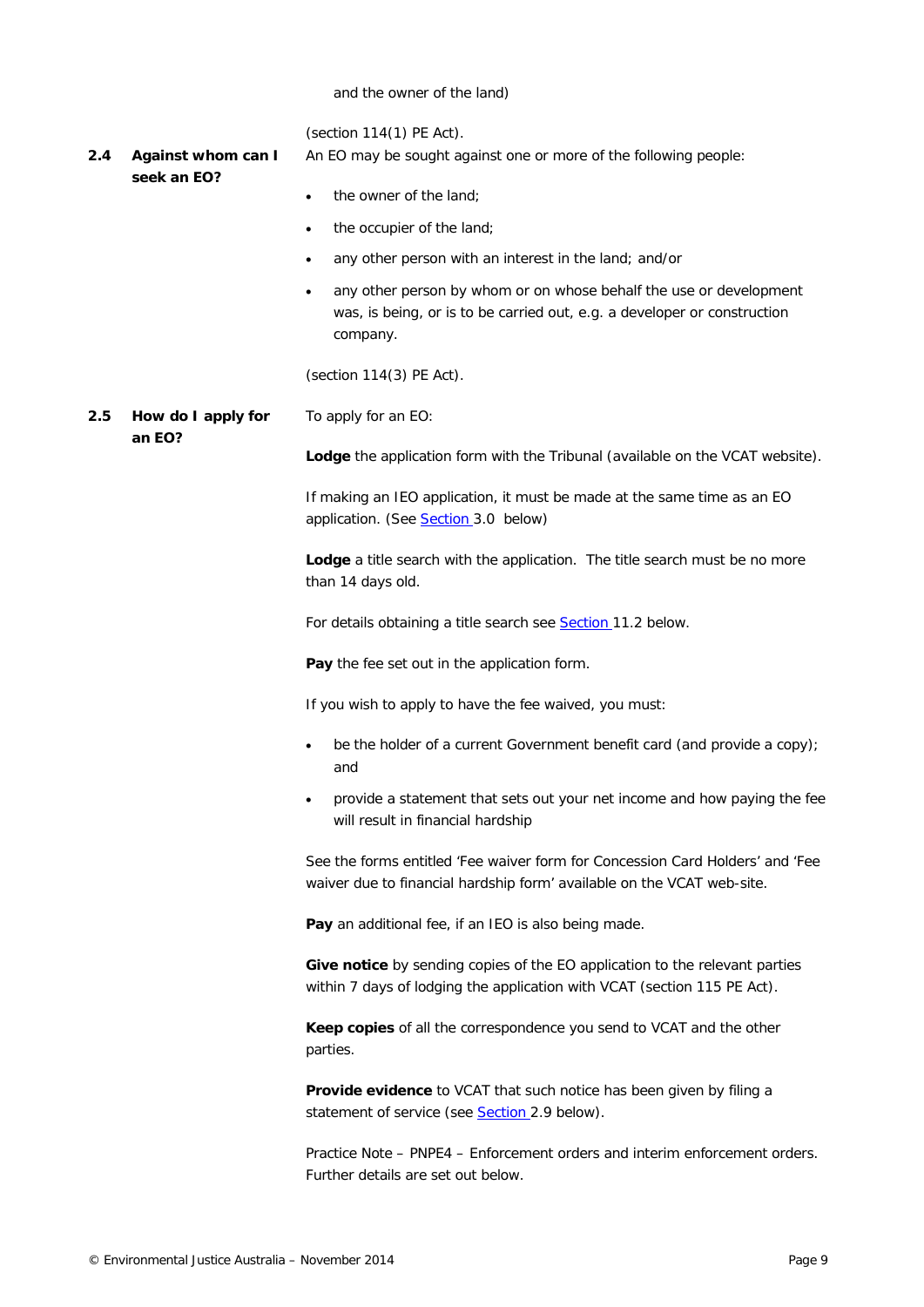<span id="page-9-4"></span><span id="page-9-3"></span><span id="page-9-2"></span><span id="page-9-1"></span>

|     |                                             | 173 agreement which are being or may be contravened;                                                                                                                                                                                                                |
|-----|---------------------------------------------|---------------------------------------------------------------------------------------------------------------------------------------------------------------------------------------------------------------------------------------------------------------------|
|     |                                             | list any other person who may be affected by the alleged contravention;<br>$\bullet$<br>and                                                                                                                                                                         |
|     |                                             | state the orders which you wish VCAT to make. See section 2.14 below, to<br>$\bullet$<br>see what orders VCAT can make.                                                                                                                                             |
| 2.7 | To whom do I give<br>notice?                | You must give notice of an EO application to:                                                                                                                                                                                                                       |
|     |                                             | the Responsible Authority (usually the relevant local council);<br>$\bullet$                                                                                                                                                                                        |
|     |                                             | any person against whom the EO is sought;<br>$\bullet$                                                                                                                                                                                                              |
|     |                                             | the owner of the land;<br>$\bullet$                                                                                                                                                                                                                                 |
|     |                                             | the occupier of the land; and<br>$\bullet$                                                                                                                                                                                                                          |
|     |                                             | any other person whom VCAT considers may be adversely affected by the<br>$\bullet$<br>EO. This may include any referral authorities (such as the EPA),<br>mortgagees of the subject land or objectors to the original planning<br>application. (section 115 PE Act) |
| 2.8 | How do I give notice<br>of the application? | Give each party a copy of your application, any covering letter and any other<br>documentation received from VCAT within 7 days of lodging the application.                                                                                                         |
|     |                                             | This is called 'serving' your application (Rule 4.07, Victorian Civil and<br>Administrative Tribunal Rules 2008 (Rules)).                                                                                                                                           |
|     |                                             | Methods of service include personal service (i.e. personal delivery), or service<br>by post, document exchange, facsimile or email (section 140, of the Victorian<br>Civil and Administrative Tribunal 1998 (VCAT Act)).                                            |
| 2.9 | How do I prove I                            | You must keep:                                                                                                                                                                                                                                                      |
|     | have given notice of<br>the application?    | a copy of all documents served on the parties;<br>$\bullet$                                                                                                                                                                                                         |
|     |                                             | a record of the date and way the document was served (eg by post, or<br>hand delivered) and where and to whom the documents were sent.                                                                                                                              |
|     |                                             | Then you must file a Statement of Service (available from the VCAT website)<br>with VCAT setting out each party you have served and how they were served,<br>attaching copies of the documents you served.                                                          |
|     | 2.10 How are objections                     | A person who objects to an EO application must lodge with VCAT and serve on                                                                                                                                                                                         |
|     | to the EO application<br>made?              | the other parties a written statement of the grounds on which that person<br>intends to rely at the hearing of the proceeding.                                                                                                                                      |
|     |                                             | The person may object to the making of the EO on any ground she or he thinks<br>appropriate (Clause 56, Schedule 1, VCAT Act). They can deny the allegations<br>made or assert that they have complied with the relevant permit or agreement.                       |

Among other things, you should:

• provide a description of the grounds on which the application is made;

• specify the provisions of the PE Act, planning scheme, permit or section

<span id="page-9-0"></span>*2.6 What information do I need to include?*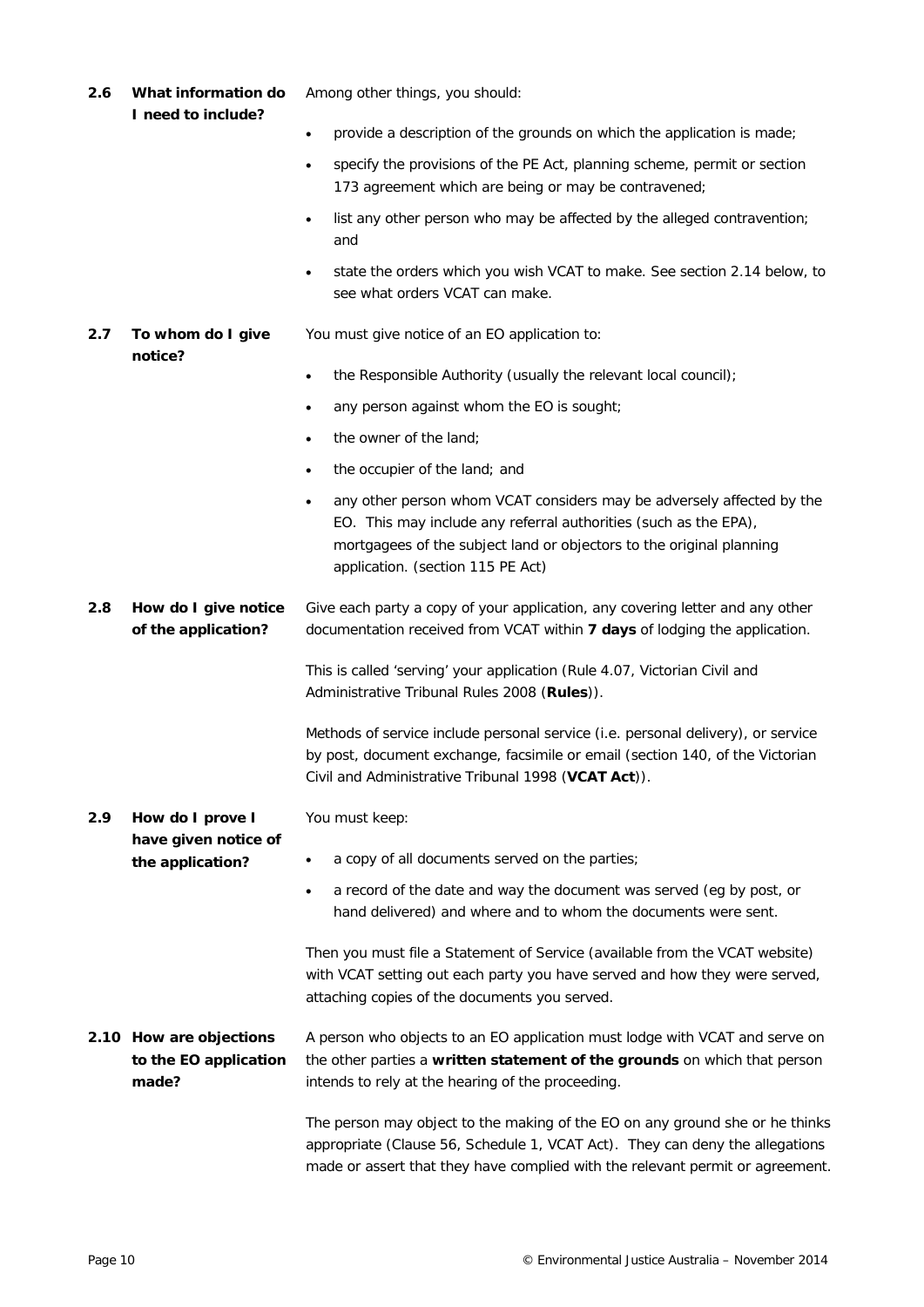<span id="page-10-2"></span><span id="page-10-1"></span><span id="page-10-0"></span>

|  | 2.11 What happens if no<br>objections are                                    | If VCAT receives no objections, it may within 14 days, without a hearing,<br>either:                                                                                                                                                                                                                          |  |  |
|--|------------------------------------------------------------------------------|---------------------------------------------------------------------------------------------------------------------------------------------------------------------------------------------------------------------------------------------------------------------------------------------------------------|--|--|
|  | received?                                                                    | make any EO it thinks fit; or<br>$\bullet$                                                                                                                                                                                                                                                                    |  |  |
|  |                                                                              | reject the EO application.<br>$\bullet$                                                                                                                                                                                                                                                                       |  |  |
|  |                                                                              | (Section 116 PE Act)                                                                                                                                                                                                                                                                                          |  |  |
|  |                                                                              | However, the applicant must still satisfy VCAT that an EO is appropriate. VCAT<br>may require the applicant to file an affidavit setting out all of the relevant facts<br>as proof of the alleged breach.                                                                                                     |  |  |
|  |                                                                              | Alternatively, VCAT may conduct a hearing at which the applicant will need to<br>tender evidence and make submissions.                                                                                                                                                                                        |  |  |
|  | 2.12 What happens if<br>objections are                                       | VCAT must conduct a hearing at which the following persons give evidence or<br>make submissions:                                                                                                                                                                                                              |  |  |
|  | received?                                                                    | the responsible authority;<br>$\bullet$                                                                                                                                                                                                                                                                       |  |  |
|  |                                                                              | the person against whom the EO is sought;<br>$\bullet$                                                                                                                                                                                                                                                        |  |  |
|  |                                                                              | the owner of the land;<br>$\bullet$                                                                                                                                                                                                                                                                           |  |  |
|  |                                                                              | the occupier of the land;<br>$\bullet$                                                                                                                                                                                                                                                                        |  |  |
|  |                                                                              | the applicant for the EO;<br>$\bullet$                                                                                                                                                                                                                                                                        |  |  |
|  |                                                                              | any other person whom it considers may be adversely affected by the EO;<br>$\bullet$<br>and                                                                                                                                                                                                                   |  |  |
|  |                                                                              | any person whom it considers has been or may be adversely affected by<br>$\bullet$<br>the contravention.                                                                                                                                                                                                      |  |  |
|  |                                                                              | (Section 117(1) PE Act)                                                                                                                                                                                                                                                                                       |  |  |
|  |                                                                              | Where VCAT decides that a hearing is necessary, a time and a place will be<br>fixed and you will be notified in accordance with VCAT's listing procedures<br>(Clause 12 Practice Note - PNPE 6 - Practice Day).                                                                                               |  |  |
|  |                                                                              | After giving such an opportunity and considering any submissions, VCAT can<br>either make or reject the EO application (section 117(2) PE Act).                                                                                                                                                               |  |  |
|  | 2.13 What standard of<br>proof must I meet to<br>show the need for an<br>EO? | You must prove your case on the 'balance of probabilities', which means that<br>you must prove that your version of events is more probable than not. As an<br>EO can have serious affects on existing rights, VCAT, in making its decision, will<br>take into account the serious nature of the proceedings. |  |  |
|  |                                                                              | Evidence is normally given on oath or affirmation rather than by just through<br>submissions. Evidence can be in the form of an affidavit, or be given orally.                                                                                                                                                |  |  |
|  |                                                                              | Even where no objections are received, you must still satisfy VCAT that an EO<br>is appropriate (see <b>Section</b> 2.11 above).                                                                                                                                                                              |  |  |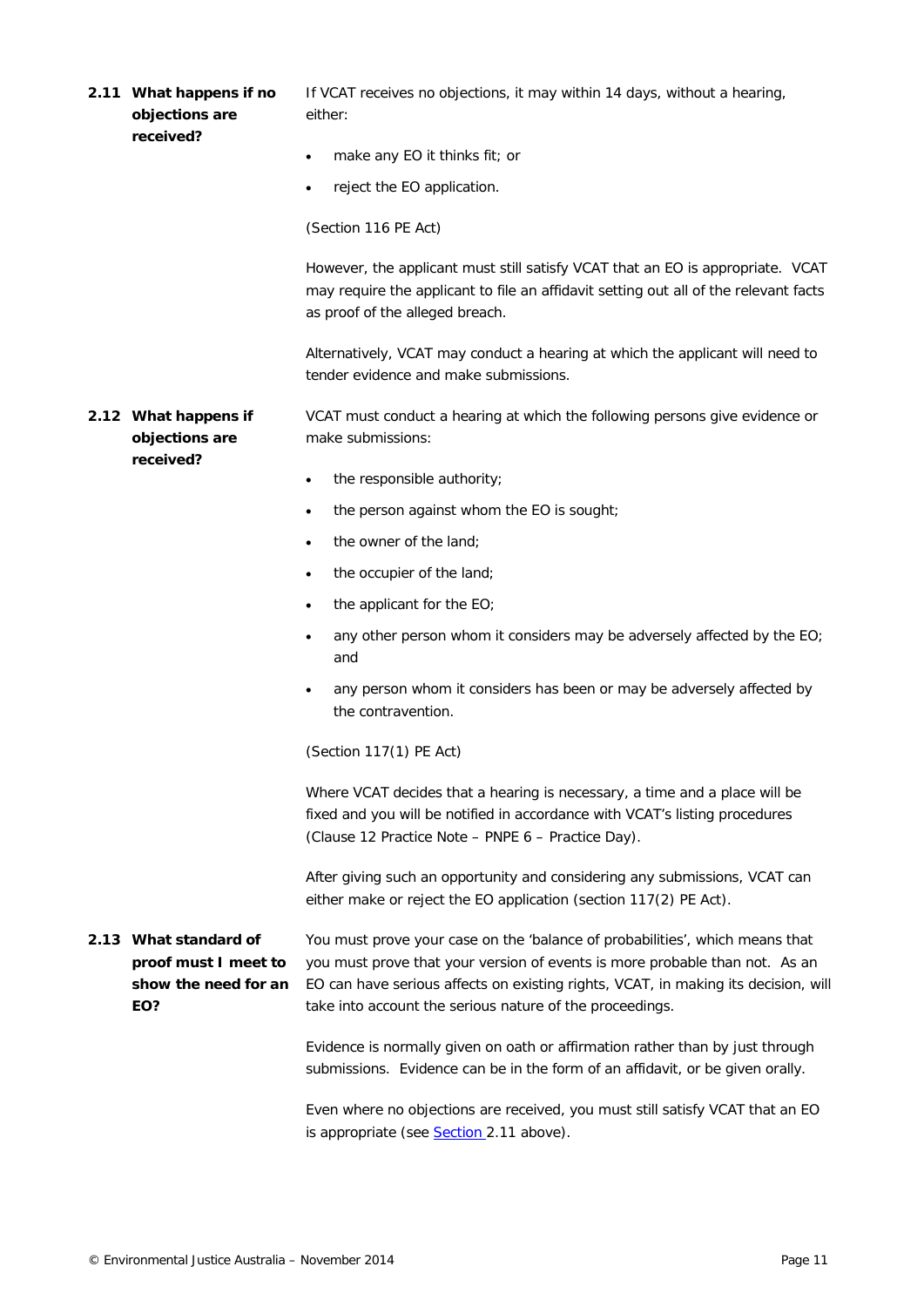#### **Tips**

<span id="page-11-1"></span><span id="page-11-0"></span>

|                                                  | Before making an application to VCAT, you should gather all the evidence<br>required to prove the contravention. This might include writing to the person<br>who is using or developing the land illegally; obtaining copies of any<br>development plans, permit applications and any supporting material; keeping a<br>regular diary; taking photographs or video; taking statements from neighbours<br>or other eyewitnesses; ordering aerial photography; conducting surveys; or<br>looking for older photographs of the land. |
|--------------------------------------------------|-----------------------------------------------------------------------------------------------------------------------------------------------------------------------------------------------------------------------------------------------------------------------------------------------------------------------------------------------------------------------------------------------------------------------------------------------------------------------------------------------------------------------------------|
|                                                  | It is important that you obtain a copy of any relevant permit, any plans<br>endorsed under the permit, and any section 173 agreements or planning<br>scheme extract in force at the time of the contravention(s). Your local council<br>will have copies of these documents.                                                                                                                                                                                                                                                      |
|                                                  | Organise your evidence into chronological order and keep it in a dedicated<br>folder, separate from correspondence files.                                                                                                                                                                                                                                                                                                                                                                                                         |
|                                                  | Once you have collected all the evidence you think you need, we advise you to<br>seek legal advice from a lawyer with expertise in Planning and Environmental<br>law regarding your options and the possibility of liability for legal costs, should<br>your application be unsuccessful.                                                                                                                                                                                                                                         |
| 2.14 What orders can                             | VCAT can make an EO which directs the respondent(s) to:                                                                                                                                                                                                                                                                                                                                                                                                                                                                           |
| <b>VCAT</b> make?                                | stop the use or development within a specified time;<br>$\bullet$                                                                                                                                                                                                                                                                                                                                                                                                                                                                 |
|                                                  | not start the use or development;<br>$\bullet$                                                                                                                                                                                                                                                                                                                                                                                                                                                                                    |
|                                                  | maintain a building in accordance with the EO;<br>$\bullet$                                                                                                                                                                                                                                                                                                                                                                                                                                                                       |
|                                                  | carry out specified activities to restore the land, as nearly as practicable, to<br>$\bullet$<br>its condition immediately before the use or development started, or to a<br>condition specified in the EO; or                                                                                                                                                                                                                                                                                                                    |
|                                                  | carry out specified activities to otherwise ensure compliance with the PE<br>$\bullet$<br>Act, planning scheme, permit condition or section 173 agreement.                                                                                                                                                                                                                                                                                                                                                                        |
|                                                  | (Section 119(b) PE Act)                                                                                                                                                                                                                                                                                                                                                                                                                                                                                                           |
| 2.15 Who pays the costs<br>of an EO application? | The general rule in proceedings before VCAT is that each party bears its own<br>costs of the proceeding (section 109(1) VCAT Act).                                                                                                                                                                                                                                                                                                                                                                                                |
|                                                  | However, VCAT does have the power to order the payment of costs where it is<br>satisfied that it is fair to do so (section 109(2) VCAT Act).                                                                                                                                                                                                                                                                                                                                                                                      |
|                                                  | In doing so, VCAT will consider:                                                                                                                                                                                                                                                                                                                                                                                                                                                                                                  |
|                                                  | whether a party has conducted the proceeding in a way that unnecessarily<br>٠<br>disadvantaged another party to the proceeding;                                                                                                                                                                                                                                                                                                                                                                                                   |
|                                                  | whether a party has been responsible for unreasonably delaying the<br>٠<br>proceeding;                                                                                                                                                                                                                                                                                                                                                                                                                                            |
|                                                  | the relative strengths of the claims made by each of the parties, including<br>whether a party has made a claim that has no tenable basis in fact or law;                                                                                                                                                                                                                                                                                                                                                                         |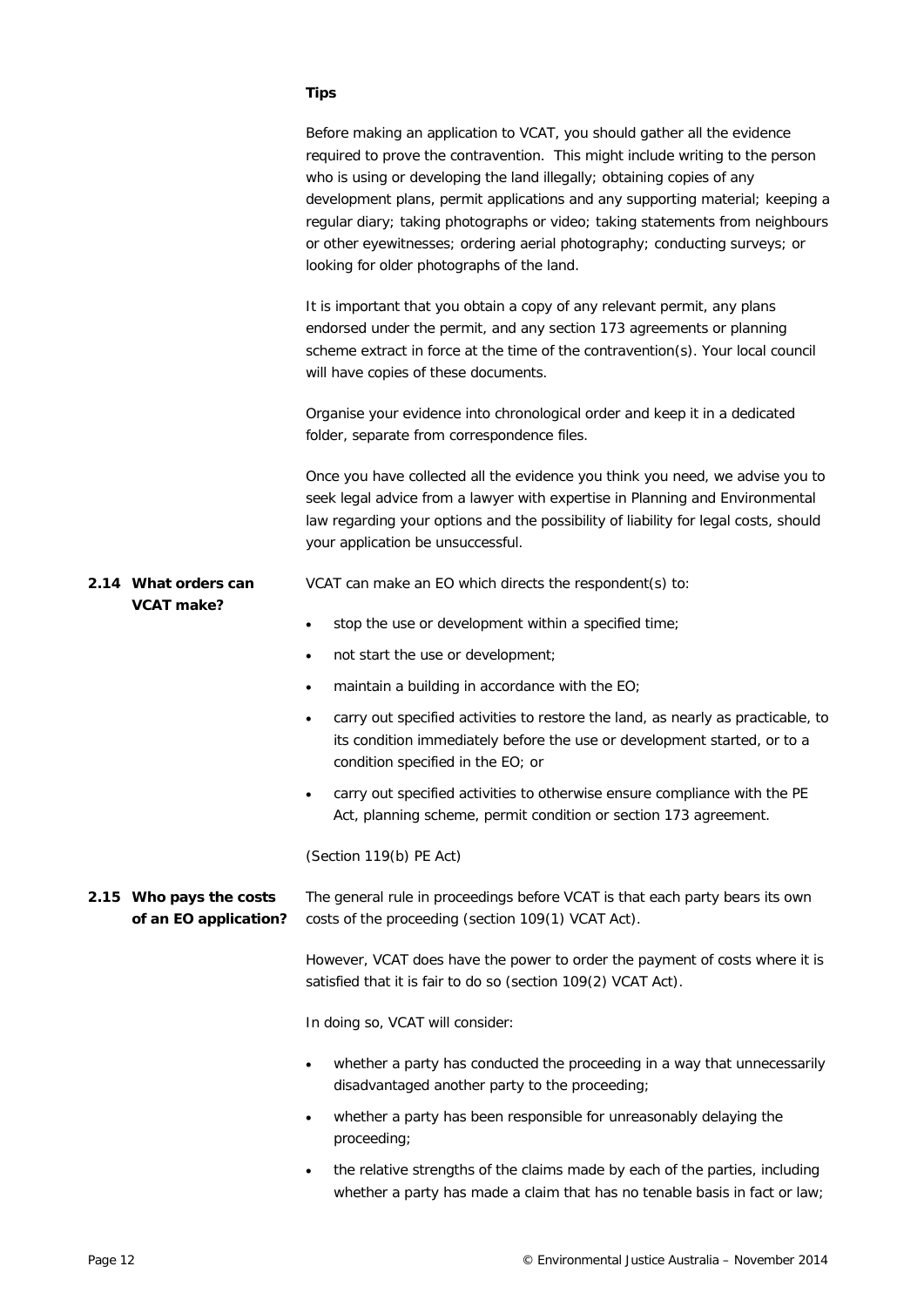- the nature or complexity of the proceedings; and
- any other matter that VCAT considers relevant, e.g. the bringing of an unjustified EO application or the persistent and unjustified failure to comply with planning laws in the face of requests and warnings.

(Section 109(3) VCAT Act and *Practice Note – PNPE4 – Enforcement orders and interim enforcement orders*)

**It is more common for costs to be awarded in EO applications than in normal planning applications for review.**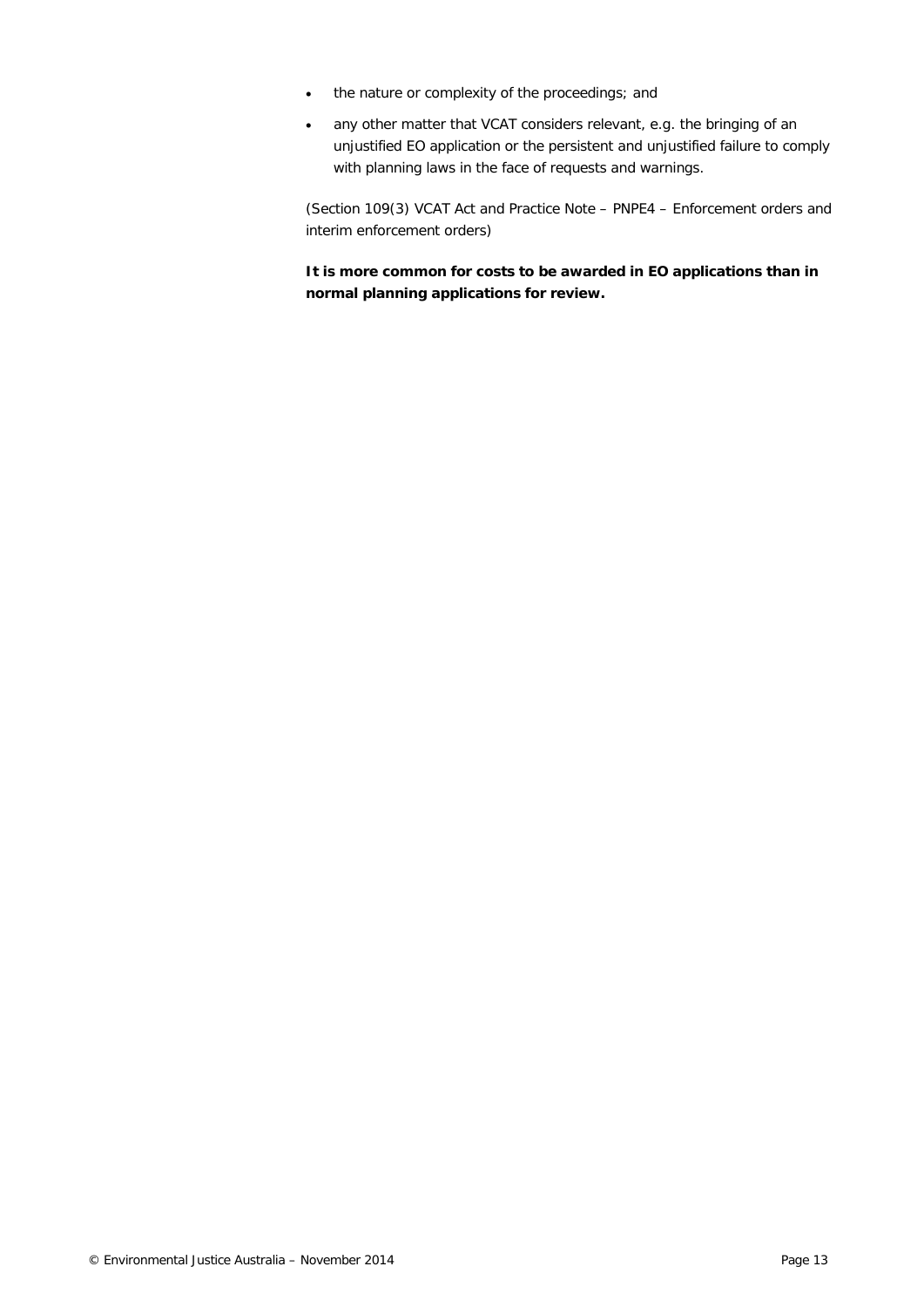### <span id="page-13-0"></span>**3.0 Interim Enforcement Orders**

<span id="page-13-5"></span><span id="page-13-4"></span><span id="page-13-3"></span><span id="page-13-2"></span><span id="page-13-1"></span>

| 3.1 | What is an IEO?                       | Interim Enforcement Orders are EOs made in urgent cases, such as where<br>vegetation is about to be cleared or a building demolished contrary to a<br>planning scheme or planning permit. The purpose of an IEO is to preserve<br>existing circumstances pending the hearing of the ordinary EO application.                                                            |
|-----|---------------------------------------|-------------------------------------------------------------------------------------------------------------------------------------------------------------------------------------------------------------------------------------------------------------------------------------------------------------------------------------------------------------------------|
| 3.2 | Who can apply for an<br><b>IEO?</b>   | An application for an IEO can only be made by a person who has already<br>applied for an EO under section 114 of the PE Act (section 120 PE Act). The<br>application for an IEO can be made at the same time as the EO application.                                                                                                                                     |
| 3.3 | What if the matter is<br>very urgent? | An IEO can be made without giving notice to the parties against whom it is<br>sought (section 120(2) PE Act). Such an application is called an 'ex parte<br>application' and no other party will appear at the application.                                                                                                                                             |
| 3.4 | How do I make an                      | An IEO application should be made as follows:                                                                                                                                                                                                                                                                                                                           |
|     | <b>IEO</b> application?               | Lodge the recommended application form with VCAT at the same time or after<br>the application for an EO. The EO application form includes an application form<br>for an IEO.                                                                                                                                                                                            |
|     |                                       | The application must set out why the case is urgent and must describe the<br>harm that will occur if an order is not made. The Tribunal will require that you<br>indicate if you are prepared to provide an undertaking to pay damages<br>(explained below in sections 3.9 and 3.10) in the event that the enforcement<br>order application is ultimately unsuccessful. |
|     |                                       | File an affidavit saying the contents of the application, and any facts you rely<br>on to support the making of your application, are true. This must be lodged<br>with the application (Clause 23 Practice Note - PNPE4 Enforcement Orders and<br>Interim Enforcement Orders).                                                                                         |
|     |                                       | Note: Sworn oral evidence may be relied upon if circumstances are so urgent<br>that an affidavit is not able to be prepared.                                                                                                                                                                                                                                            |
|     |                                       | Pay any additional application fee.                                                                                                                                                                                                                                                                                                                                     |
| 3.5 | How do I make an                      | An ex parte IEO application should be made as follows:                                                                                                                                                                                                                                                                                                                  |
|     | ex parte IEO<br>application?          | Telephone VCAT on the emergency number (03) 9628 7777. (Clause 28<br>Practice Note - PNPE4 Enforcement Orders and Interim Enforcement Orders)                                                                                                                                                                                                                           |
|     |                                       | If the application is made outside normal office hours, telephone the<br>Tribunal on the emergency number (03) 9628 7777. Clause 29 Practice Note -<br>PNPE4 Enforcement Orders and Interim Enforcement Orders)                                                                                                                                                         |
|     |                                       | <b>Provide the VCAT officer with:</b>                                                                                                                                                                                                                                                                                                                                   |
|     |                                       | details of the application;<br>٠                                                                                                                                                                                                                                                                                                                                        |
|     |                                       | reasons why the application warrants such urgent attention;<br>٠                                                                                                                                                                                                                                                                                                        |
|     |                                       | a return telephone number or other means of contact.                                                                                                                                                                                                                                                                                                                    |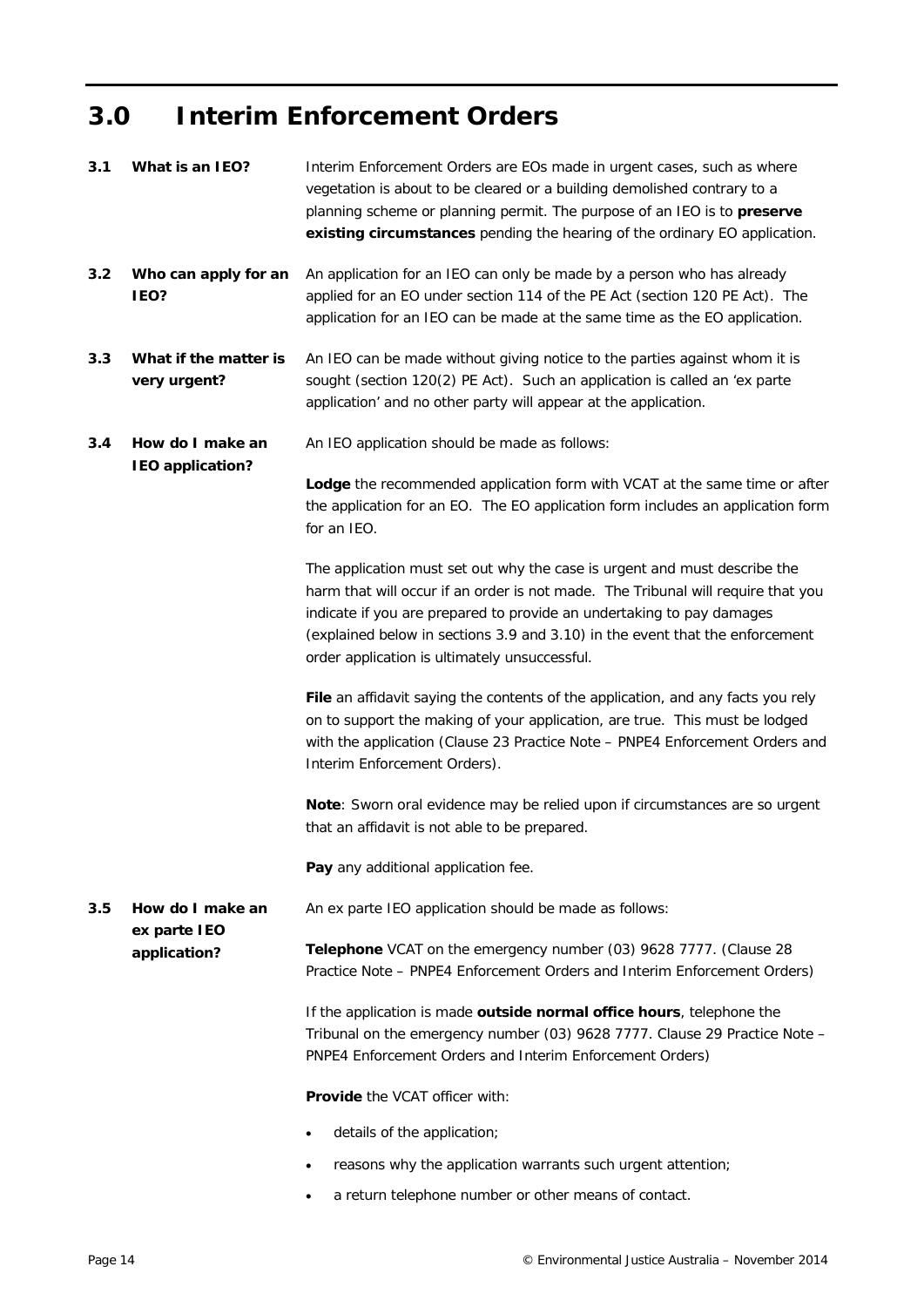If appropriate, the VCAT officer will **contact a VCAT member**. The further conduct of the application will then proceed in accordance with the directions of the member. This may result in an urgent *ex parte* hearing (i.e. without other parties attending).

**Provide** to VCAT 2 copies of any documents, including a draft of the orders sought, relating to the application, before or during such urgent hearing, if not already provided (Clauses 28 and 29 *Practice Note – PNPE4 Enforcement Orders and Interim Enforcement Orders*).

- <span id="page-14-0"></span>*3.6 What happens at the hearing of* **an** *ex parte IEO application?* VCAT may make an *ex parte* IEO at the *ex parte* hearing. When considering the application, VCAT will take into account the following: whether the matter is so urgent that it cannot wait to be dealt with until
	- after the service of documents on the other affected parties;
	- the effect of not making the *ex parte* IEO;
	- whether irreparable damage would be caused to the property or to the applicant or other persons if the order is not made;
	- the effect of making the *ex parte* IEO upon any person who is the subject of the order or affected by the order;
	- whether the applicant has made out a case on the facts provided, i.e. it is probable that an EO would be granted;
	- whether, even if a case has been made out, other considerations would make it unjust to grant an IEO;
	- whether the applicant would be required to give any undertaking as to damages (to compensate the other party for any loss suffered as a result of the IEO) in the event that an EO is not made; and
	- whether VCAT should hear any other person before an IEO is made.

(Clause 25 *Practice Note – PNPE4 Enforcement Orders and Interim Enforcement Orders*)

<span id="page-14-1"></span>*3.7 How long does an ex parte IEO last?* VCAT must conduct a hearing at which any person affected by an ex parte IEO will have a reasonable opportunity to be heard within **7 days** of making the order (section 120(9) PE Act).

> VCAT will normally fix a time and place for such a hearing and give directions to the applicant to notify and serve documents on affected parties.

At the hearing, VCAT will determine whether the *ex parte* IEO should be continued pending the hearing of the EO application, varied or cancelled.

Clauses 31 – 33 *Practice Note – PNPE4 Enforcement Orders and Interim Enforcement Orders*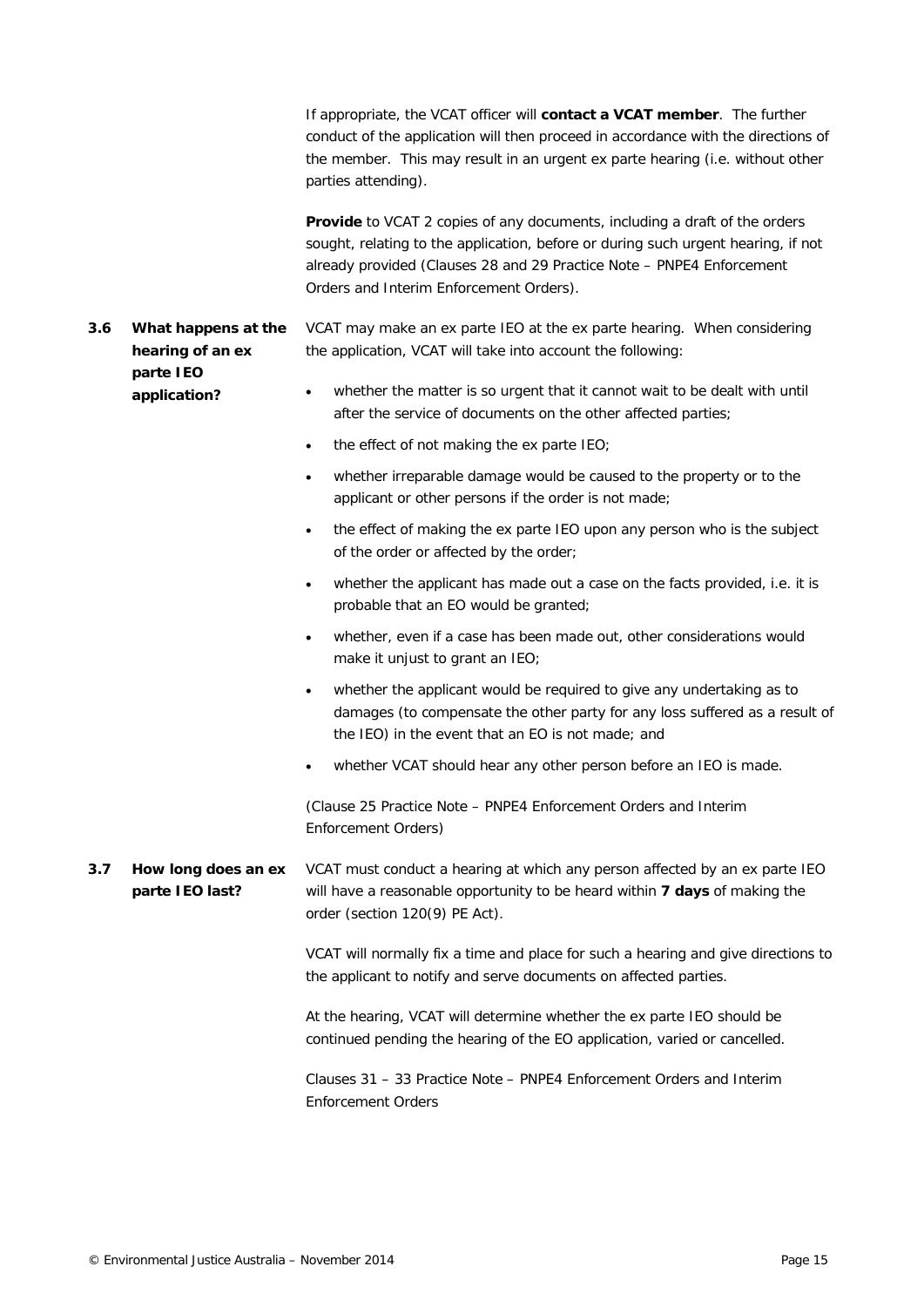<span id="page-15-1"></span><span id="page-15-0"></span>

| 3.8 | What happens at the<br>hearing of an IEO<br>application? |    | All parties have an opportunity to make submissions at the hearing of an IEO<br>application. VCAT will take into account the following:                                                                                                                              |
|-----|----------------------------------------------------------|----|----------------------------------------------------------------------------------------------------------------------------------------------------------------------------------------------------------------------------------------------------------------------|
|     |                                                          | a) | what the effect of not making the interim enforcement order would be;                                                                                                                                                                                                |
|     |                                                          |    | b) whether irreparable damage would be caused to the property or to the<br>applicant or other persons if the order is not made;                                                                                                                                      |
|     |                                                          | C) | what the effect of making the interim enforcement order would be and,<br>in particular, the effect upon any person(s) being the subject of the<br>order or affected by the order;                                                                                    |
|     |                                                          | d) | whether the applicant has made out a prima facie case in the sense<br>that, if the evidence remains as it is, it is probable that an enforcement<br>order would be granted;                                                                                          |
|     |                                                          | e) | whether, even if a prima facie case has been made out, other<br>considerations would make it unjust to make an interim enforcement<br>order;                                                                                                                         |
|     |                                                          | f) | whether the applicant should be required to give any undertakings as<br>to damages in the event of the Tribunal ultimately deciding that no<br>enforcement order should be made; and                                                                                 |
|     |                                                          | g) | whether the Tribunal should hear any other person before an interim<br>enforcement order is made.                                                                                                                                                                    |
|     |                                                          |    | (Clause 25 Practice Note – PNPE4 Enforcement Orders and Interim<br>Enforcement Orders)                                                                                                                                                                               |
|     |                                                          |    | If an IEO is made, VCAT may also give directions in relation to the future<br>conduct of the matter.                                                                                                                                                                 |
| 3.9 | What is an<br>undertaking as to<br>damages?              |    | If you apply for an IEO, VCAT will generally require you to give an undertaking<br>as to damages. This is a formal promise to VCAT to pay damages to the<br>person who suffers loss because of the IEO if it is ultimately decided that an EO<br>should not be made. |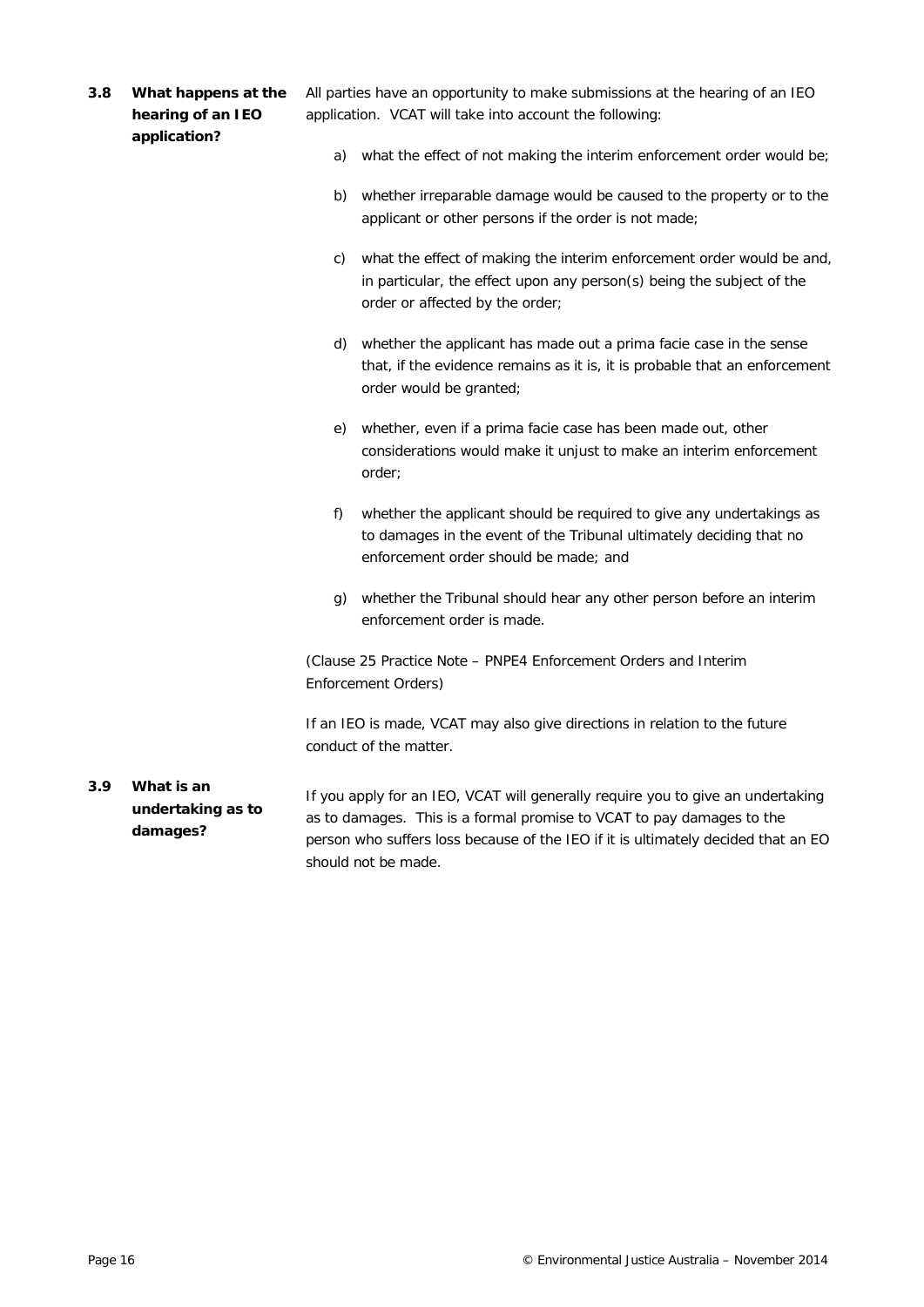<span id="page-16-2"></span><span id="page-16-1"></span><span id="page-16-0"></span>

| 3.10 Do I have to provide<br>an undertaking to<br>pay damages? | Before making an application for an IEO, you should be aware that generally a<br>person seeking an IEO must agree to compensate the affected party if the<br>application fails: see, for example, the decision of Charles J in Optus Networks<br>Pty Ltd v City of Boroondara [1997] 2 VR 318. This is known as an undertaking<br>to pay damages.                                                                          |  |
|----------------------------------------------------------------|----------------------------------------------------------------------------------------------------------------------------------------------------------------------------------------------------------------------------------------------------------------------------------------------------------------------------------------------------------------------------------------------------------------------------|--|
|                                                                | VCAT must consider whether a person applying for an IEO should give an<br>undertaking to pay damages, before deciding to make an IEO (section<br>120(3)(b) PE Act).                                                                                                                                                                                                                                                        |  |
|                                                                | VCAT appears to accept that a member of the public is in a different position to<br>that of a Responsible Authority, given that a Responsible Authority is under a<br>statutory duty to enforce the planning scheme: see Stonnington CC v Blue<br>Emporium Pty Ltd [2003] VCAT 1954.                                                                                                                                       |  |
|                                                                | While the provision of an undertaking to pay damages will make it easier to<br>obtain an IEO, you may be able to convince the Tribunal that no undertaking<br>should be provided if you have a strong case with good evidence, where<br>irreplaceable values are at stake.                                                                                                                                                 |  |
|                                                                | Consider whether the matter is genuinely urgent. If it is, ask yourself what<br>damage might be suffered by the person who is to be restrained if you<br>ultimately lose the case. For VCAT, this is a question of balancing the risk of<br>injustice. You will need to mount persuasive arguments as to why the risk of<br>injustice is lower if the IEO is made without an undertaking to pay damages<br>being provided. |  |
| 3.11 What orders can<br><b>VCAT</b> make?                      | VCAT can make an IEO, which directs a person:                                                                                                                                                                                                                                                                                                                                                                              |  |
|                                                                | to stop the use or development immediately or within the period specified<br>$\bullet$<br>in the IEO;                                                                                                                                                                                                                                                                                                                      |  |
|                                                                | not to start the use or development; or                                                                                                                                                                                                                                                                                                                                                                                    |  |
|                                                                | to do specified things to ensure compliance with the PE Act, planning<br>$\bullet$<br>scheme, permit condition or section 173 agreement.                                                                                                                                                                                                                                                                                   |  |
|                                                                | (Section 120(4) PE Act)                                                                                                                                                                                                                                                                                                                                                                                                    |  |
| 3.12 How long does an<br><b>IEO</b> last?                      | An IEO can only operate for a limited time, generally until the determination of<br>the EO application (section 120(6)(b) PE Act).                                                                                                                                                                                                                                                                                         |  |
|                                                                | However, an IEO may also:                                                                                                                                                                                                                                                                                                                                                                                                  |  |
|                                                                | cease on a specific date or on the happening of an event specified in the<br>$\bullet$<br>IEO (section $120(6)(a)$ PE Act); or                                                                                                                                                                                                                                                                                             |  |
|                                                                | otherwise be cancelled or amended by VCAT (section 121 PE Act).<br>$\bullet$                                                                                                                                                                                                                                                                                                                                               |  |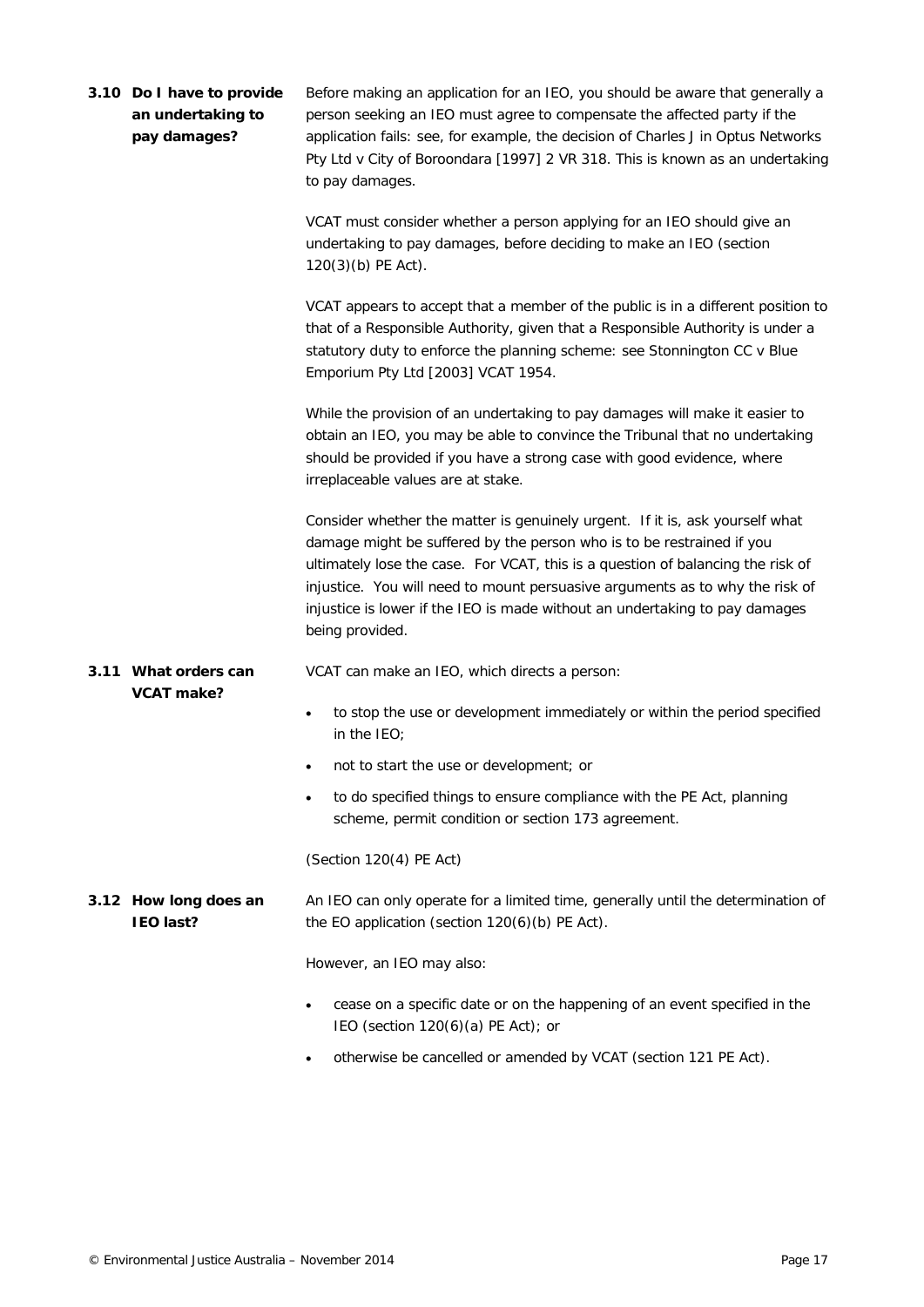#### <span id="page-17-0"></span>**4.0 Enforcement of an EO or IEO**

<span id="page-17-1"></span>*4.1 What if an EO or IEO is contravened?*

If the person against whom the EO and IEO is made does not comply with the Order, any of the following actions may be taken:

- A municipal council (or, with VCAT's consent, any other person) may carry out the work required by an EO or IEO, which has not been done within the specified time (section 123 PE Act); or
- A municipal council may prosecute on the grounds that breaching or noncompliance with an EO or IEO is an offence (section 133 VCAT Act).
- The person who contravenes the order may be fined. The maximum penalties for a breach of an EO or IEO are:
	- o imprisonment until the order is complied with or for 3 months, whichever is the sooner; and/or
	- o a fine of 20 penalty units, and 5 penalty units for each day the contravention continues after making the order (see Section 11.1) (section 133(1) VCAT Act).
- Any person (including a municipal council) may apply to the Supreme Court, County Court or Magistrates' Court (depending on the amount of money involved) for an order stopping any person from contravening an EO or IEO (section 125 PE Act) (see [Section](#page-26-0) [8.0\)](#page-26-0). Orders not involving the payment of money (i.e. non-monetary orders) are dealt with by the Supreme Court (section 122 VCAT Act). A breach of an injunction will result in a charge of contempt of court.
- Any person may file a 'certified' EO or IEO (one which has been endorsed by VCAT as being a true copy of the order) in the Supreme Court in order to have it enforced as though it were a Supreme Court order (section 122 VCAT Act), provided it has been personally served on the person against whom it was made.

Means of enforcement include committal of the person or a representative of a corporation for contempt of court or the seizure of the person or corporation's property. (See Supreme Court (General Civil Procedure) Rules 2005, Order 66 under 'Practice and Procedure' at [www.supremecourt.vic.gov.au\)](http://www.supremecourt.vic.gov.au/wps/wcm/connect/Supreme+Court/Home/Practice+and+Procedure/Supreme+Court+Rules/SUPREME+-+Supreme+Court+(General+Civil+Procedure)+Rules+2005+(LEGISLATION)).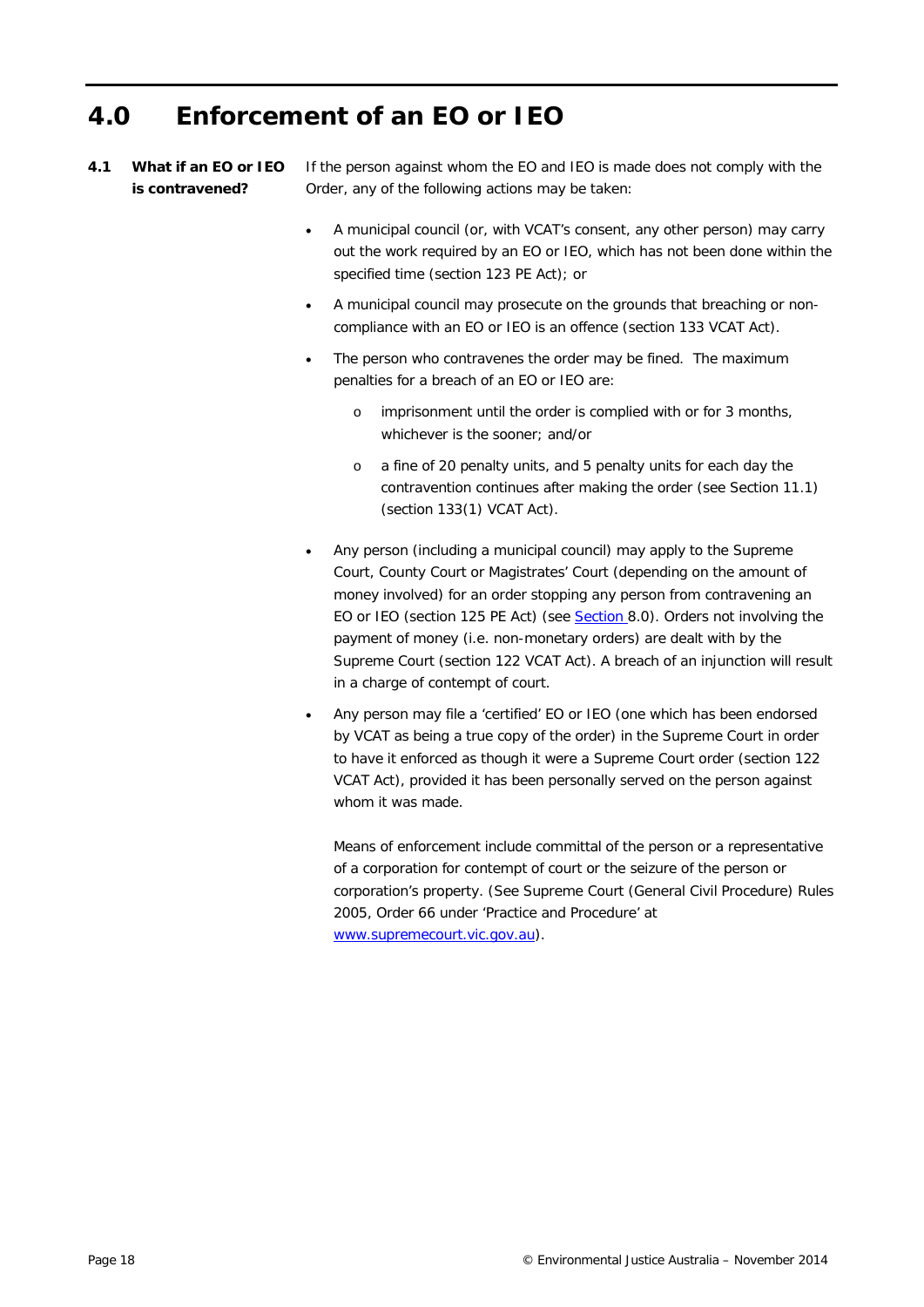#### <span id="page-18-0"></span>**5.0 Cancellation or amendment of a permit**

#### <span id="page-18-1"></span>*5.1 When can a permit be cancelled or amended?*

VCAT may cancel or amend permits where there has been a substantial failure to comply with the conditions of the permit, regardless of whether the permit was issued at the direction of VCAT, or by the Responsible Authority, usually a Council.

A permit also can be cancelled or amended where any of the following has occurred:

- a material mis-statement or concealment of fact in relation to the permit application;
- any material mistake in relation to the grant of the permit;
- any material change of circumstances since the grant of the permit;
- any failure to give public notice of a permit application, as required by section 52 of the PE Act; or
- any failure to comply with certain sections of the PE Act:
	- o section 55 (referral of permit applications to referral authorities);
	- o section 61(2) (refusal to grant a permit if the referral authority objects to the grant of the permit); or
	- o section 62(1) (inclusion of conditions required by the planning scheme or the responsible authority or non-inclusion of conditions that conflict with such conditions);

(sections 87(1) and 91 PE Act).

VCAT may also amend a planning permit if a building permit cannot be obtained for the development under the Building Act 1993 because the permit issued does not comply with those regulations (section 87(2) PE Act).

The rules which govern VCAT proceedings for cancellation/amendments to permits are contained in *Practice Note – PNPE 3 Cancellation and Amendment of Permits and Stop Orders.*

<span id="page-18-2"></span>*5.2 Can I request cancellation or amendment of a permit?* Potential objectors (other than adjoining owners and occupiers of the land concerned) can only request cancellation of amendment of a permit if they objected or would have been entitled to object to the grant of the permit and believe that:

- there was a failure to give proper notice of the permit application; or
- they have been adversely affected by:
	- o a material mis-statement or concealment of fact in relation to the permit;
	- o any substantial failure to comply with the conditions of the permit; or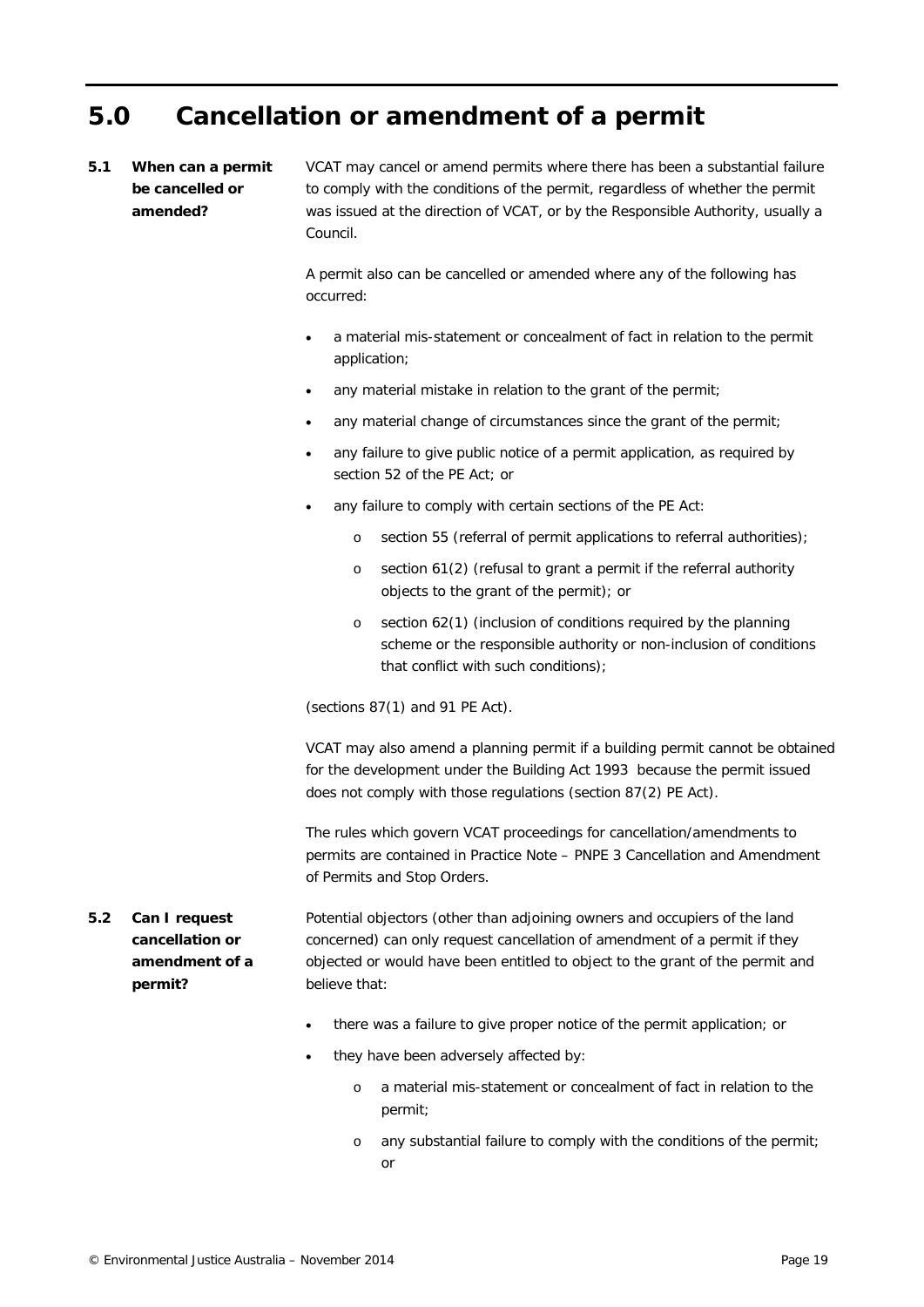<span id="page-19-2"></span><span id="page-19-1"></span><span id="page-19-0"></span>

|     |                                      | any material mistake in relation to the grant of the permit.<br>$\circ$                                                                                                                                                                                                                                                                                                                                                                                                                  |
|-----|--------------------------------------|------------------------------------------------------------------------------------------------------------------------------------------------------------------------------------------------------------------------------------------------------------------------------------------------------------------------------------------------------------------------------------------------------------------------------------------------------------------------------------------|
|     |                                      | (section $89(1)$ PE Act)                                                                                                                                                                                                                                                                                                                                                                                                                                                                 |
|     |                                      | The Tribunal can only direct the Council to amend or cancel the permit at the<br>request of an objector if the objector can show they were substantially<br>disadvantaged by the issue of the permit.                                                                                                                                                                                                                                                                                    |
|     |                                      | (section 91 of the PE Act)                                                                                                                                                                                                                                                                                                                                                                                                                                                               |
|     |                                      | Otherwise, a request for cancellation or amendment may be made by:                                                                                                                                                                                                                                                                                                                                                                                                                       |
|     |                                      | the Responsible Authority;                                                                                                                                                                                                                                                                                                                                                                                                                                                               |
|     |                                      | a referral authority; and                                                                                                                                                                                                                                                                                                                                                                                                                                                                |
|     |                                      | the owner or occupier of the land to which the permit relates.                                                                                                                                                                                                                                                                                                                                                                                                                           |
|     |                                      | (Section 87(3) PE Act)                                                                                                                                                                                                                                                                                                                                                                                                                                                                   |
| 5.3 | <b>What time limits</b><br>apply?    | You must act promptly in seeking the cancellation or amendment of a planning<br>permit. VCAT may refuse to consider a request to cancel or amend the permit if<br>you cannot show that you made the request as soon as practicable after you<br>discovered the relevant circumstances (section 89(3) PE Act).                                                                                                                                                                            |
| 5.4 | When can VCAT<br>exercise its powers | VCAT may only exercise its powers to amend or cancel a permit in the following<br>circumstances:                                                                                                                                                                                                                                                                                                                                                                                         |
|     | to amend or cancel a<br>permit?      | in the case of 'development':<br>٠                                                                                                                                                                                                                                                                                                                                                                                                                                                       |
|     |                                      | before completion, if the permit relates to the construction of<br>O<br>buildings or the carrying out of other works; or                                                                                                                                                                                                                                                                                                                                                                 |
|     |                                      | before being substantially carried out, if the permit relates to other<br>$\circ$<br>development such as subdivision; or                                                                                                                                                                                                                                                                                                                                                                 |
|     |                                      | where the permit relates to the use of land, at any time.                                                                                                                                                                                                                                                                                                                                                                                                                                |
|     |                                      | (Section 88 PE Act)                                                                                                                                                                                                                                                                                                                                                                                                                                                                      |
| 5.5 | How do I stop work<br>continuing?    | Pending the hearing of a request for cancellation or amendment of a permit,<br>you may apply for a 'stop order'. This is an order that no development other<br>than that specified in the order can be carried out or continued on the land<br>(section 93 PE Act).                                                                                                                                                                                                                      |
|     |                                      | In very urgent cases, VCAT may make such an order ex parte. This means that<br>the person against whom it is made has no notice of the request and no<br>opportunity to be heard in relation to it.                                                                                                                                                                                                                                                                                      |
|     |                                      | In applying for a stop order, you should apply for an urgent hearing. The<br>procedure for doing this is set out in Practice Note-PNVCAT 5 Directions<br>Hearings and Urgent Hearings, available on the VCAT website. The steps for<br>applying for a stop order include making a written application to VCAT, stating<br>the reasons why the matter should be heard urgently, providing a copy of the<br>application to the responsible authority and person whom the order is against, |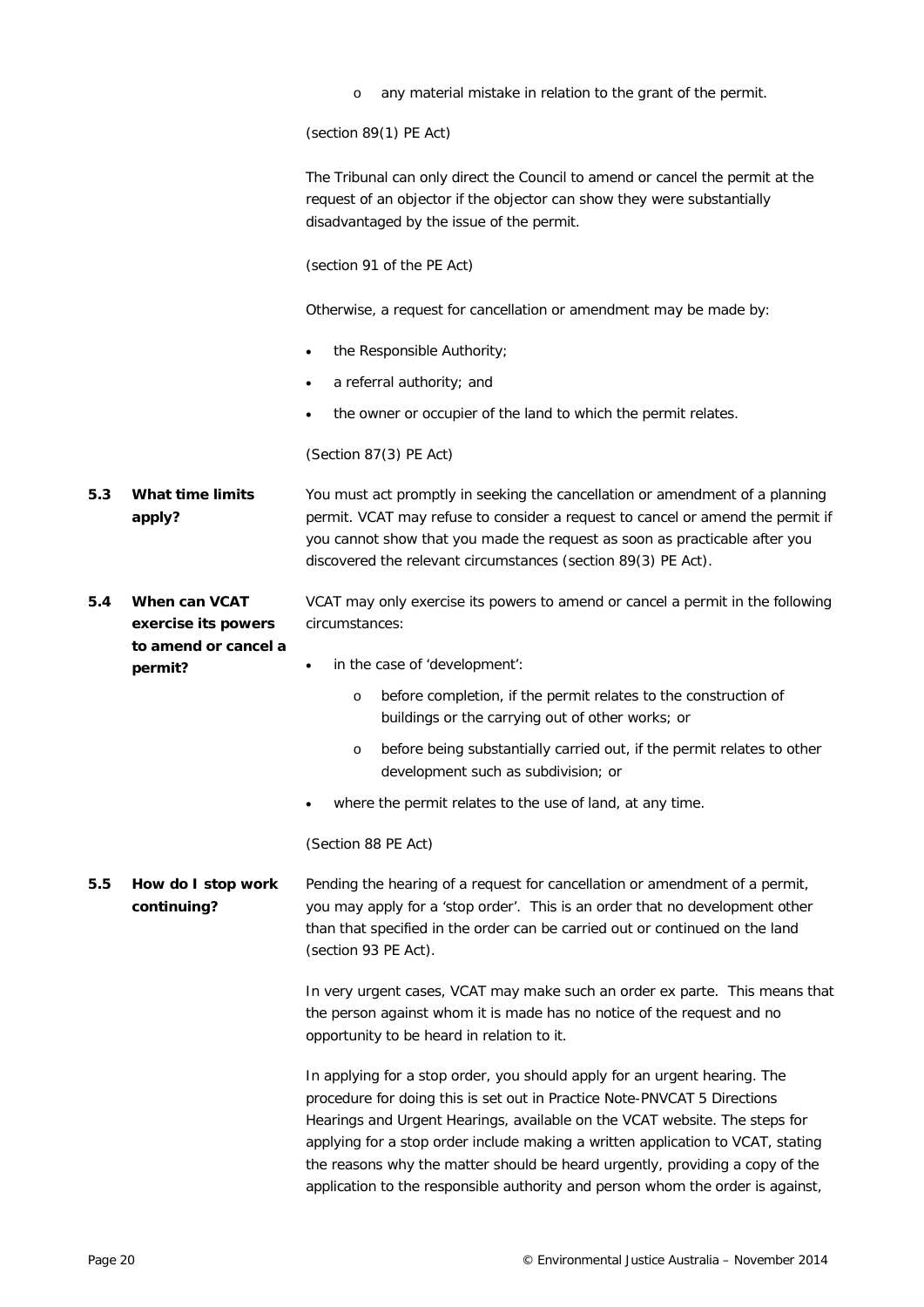and providing VCAT with a written statement that you have done this. VCAT will then list the matter for a hearing about whether the order should be issued, and notify the parties of when the hearing will take place (Clauses 33 and 34 *Practice Note-PNPE 3 Cancellation and Amendment of Permits and Stop Orders*).

<span id="page-20-0"></span>*5.6 Stop orders – undertaking as to damages* If you apply for a stop order, VCAT may require that you give an undertaking as to damages (Clause 31 *Practice Note-PNPE 3 Cancellation and Amendment of Permits and Stop Orders*) (see [Section 3.9\)](#page-15-1).

> This means that if the permit is not ultimately cancelled or amended, you will be liable to pay compensation to the owner, occupier and/or developer of the land for any loss or damages they have suffered due to the development being stopped (section 94 PE Act).

<span id="page-20-1"></span>*5.7 How do I apply for the cancellation or amendment of a permit?* A request for cancellation or amendment should be made as follows: **Lodge** the recommended application form with VCAT. The application must include details of the parties, the permit, the subject land and reasons for lodging the request.

> **Lodge** copies of the permit, a title search of the subject land and, if the owner or occupier is a company, a company search. The title and company searches should not be more than 14 days old. See [Section](#page-32-2) [11.2](#page-32-2) about conducting a title search.

**Pay** the prescribed fee. An additional fee is payable if a stop order is also sought. See VCAT's website or call VCAT for up to date details of fees payable.

VCAT may then give directions to the applicant as to:

- giving notice of the request to other parties pursuant to section 90 PE Act; and
- providing evidence to VCAT of giving such notice.

**Serve** a copy of the request on:

- the Responsible Authority;
- the owner and occupier of the land concerned;
- the Minister for Planning;
- any relevant referral authority; and
- any other person who appears to have a material interest in the outcome of the request.

**Provide** VCAT with a Statement of Service (see [Section](#page-9-3) [2.9\)](#page-9-3).

(Clauses 5-7 and 19 *Practice Note-PNPE 3 Cancellation and Amendment of Permits and Stop Orders*).

<span id="page-20-2"></span>*5.8 How can an application to cancel or amend a permit*  A person wanting to oppose a request to cancel or amend a permit must lodge with VCAT and serve on the other parties a written notice of the grounds on which that person intends to rely at the hearing of the request (Clause 56,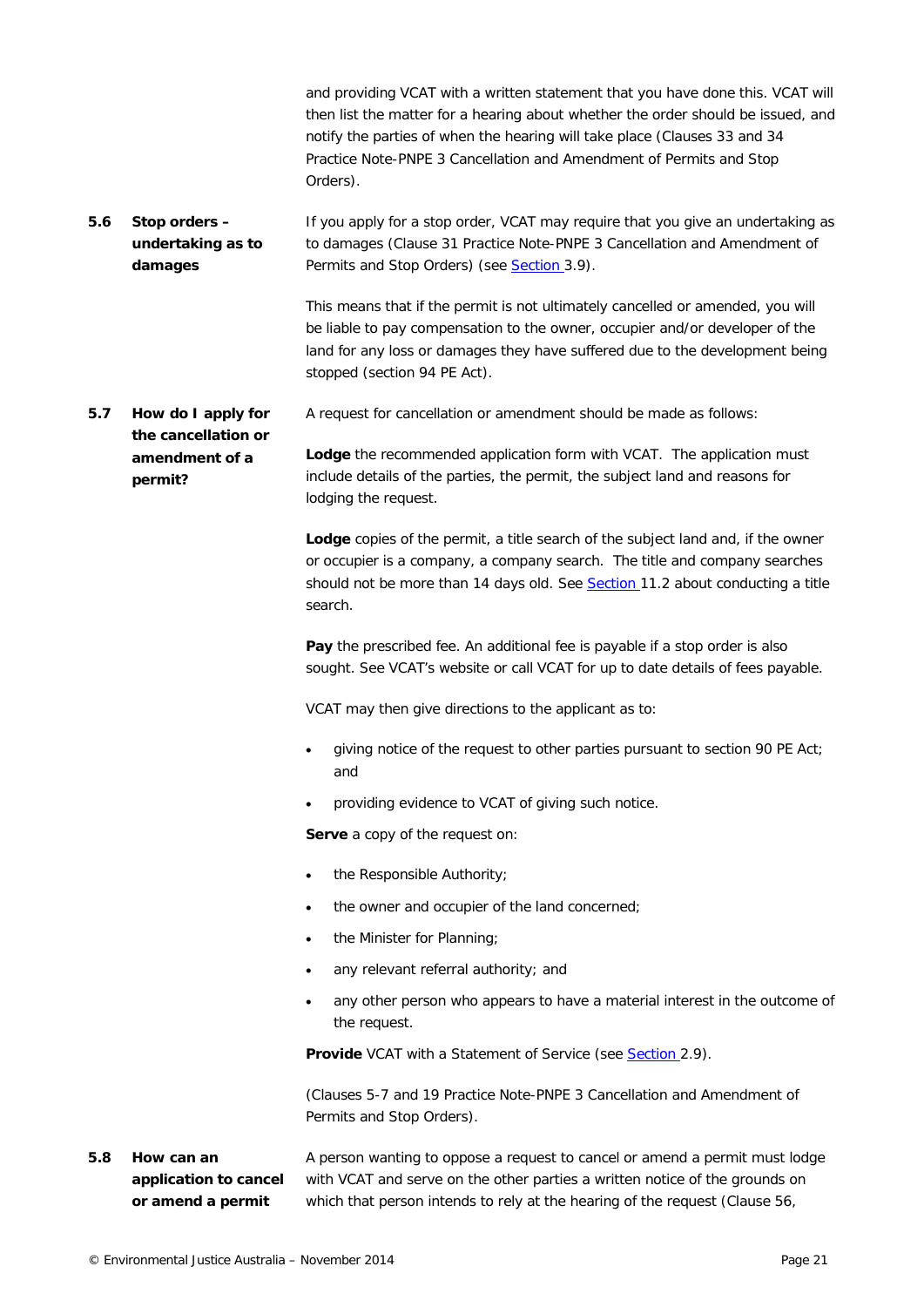<span id="page-21-2"></span><span id="page-21-1"></span><span id="page-21-0"></span>

|     | be opposed?                                    | Schedule 1 VCAT Act).                                                                                                                                                                                                                                                                                                           |  |
|-----|------------------------------------------------|---------------------------------------------------------------------------------------------------------------------------------------------------------------------------------------------------------------------------------------------------------------------------------------------------------------------------------|--|
| 5.9 | When will a hearing<br>be held?                | VCAT will fix a time for a hearing and notify the parties in accordance with its<br>usual listing procedures.                                                                                                                                                                                                                   |  |
|     | 5.10 What happens at the<br>hearing?           | A request to cancel or amend a permit or an application for a stop order is not<br>the same as a normal planning application for review.                                                                                                                                                                                        |  |
|     |                                                | VCAT may require that evidence be given on oath or affirmation rather than by<br>submissions. Evidence may be given orally or by affidavit. (Clause 26 Practice<br>Note-PNPE 3 Cancellation and Amendment of Permits and Stop Orders).                                                                                          |  |
|     |                                                | All parties will be given a reasonable opportunity to be heard, give evidence or<br>to present written submissions. (Clause 22 Practice Note-PNPE 3 Cancellation<br>and Amendment of Permits and Stop Orders).                                                                                                                  |  |
|     |                                                | VCAT will consider both whether the matters listed in Section 5.2 have been<br>proved, and the general planning merits of the development (section 90A PE<br>Act).                                                                                                                                                              |  |
|     |                                                | At the hearing of an application for an order to stop development, standing to<br>be heard or make a submission will also be given to any person who wishes to<br>contest the request. (Clause 28 Practice Note-PNPE 3 Cancellation and<br>Amendment of Permits and Stop Orders).                                               |  |
|     |                                                | VCAT will treat the application for an order to stop development in a similar<br>manner to an application for an IEO. (Clause 32 Practice Note-PNPE 3<br>Cancellation and Amendment of Permits and Stop Orders) (See Section 3.8).                                                                                              |  |
|     | 5.11 Who pays the costs<br>of the application? | The general rule in proceedings before VCAT is that each party bears its own<br>costs (section 109(1) VCAT Act).                                                                                                                                                                                                                |  |
|     |                                                | However, VCAT does have the power to order payment of another party's costs<br>where it is satisfied that it is fair to do so (section 109(2) and (3) VCAT Act).<br>(See Section 2.15).                                                                                                                                         |  |
|     |                                                | For example, an unjustified application to cancel or amend a permit or to stop<br>development or the persistent and unjustified failure to comply with planning<br>laws despite requests and warnings may result in orders for costs. (Clause 35<br>Practice not-PNPE 3 Cancellation and Amendment of Permits and Stop Orders). |  |
|     |                                                | Costs orders are more common in these cases than in normal planning<br>applications.                                                                                                                                                                                                                                            |  |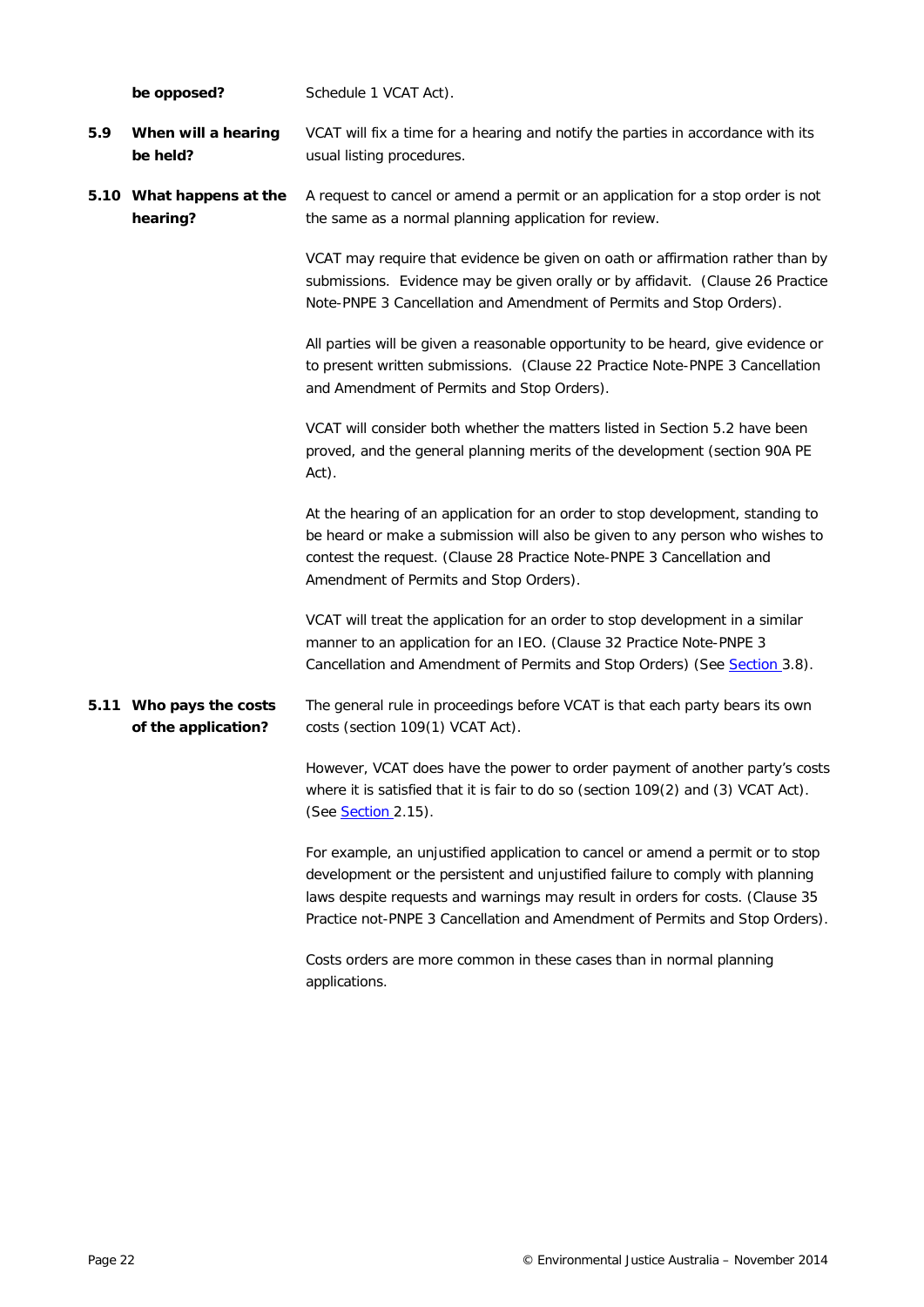### <span id="page-22-0"></span>**6.0 Planning Infringement Notices**

<span id="page-22-7"></span><span id="page-22-6"></span><span id="page-22-5"></span><span id="page-22-4"></span><span id="page-22-3"></span><span id="page-22-2"></span><span id="page-22-1"></span>

| 6.1 | What is a PIN?                            | A planning infringement notice (PIN) is an 'on the spot' penalty for minor<br>infringements of the PE Act and is issued by a responsible authority.                                                                                                                                                              |  |
|-----|-------------------------------------------|------------------------------------------------------------------------------------------------------------------------------------------------------------------------------------------------------------------------------------------------------------------------------------------------------------------|--|
| 6.2 | When is a PIN<br>served?                  | A responsible authority may serve a PIN if it has reason to believe that a person<br>has breached the planning scheme, a planning permit or a section 173<br>agreement.                                                                                                                                          |  |
|     |                                           | (Section 130(1) PE Act)                                                                                                                                                                                                                                                                                          |  |
| 6.3 | How is a PIN<br>served?                   | A PIN will be served by either the Responsible Authority or planning authority,<br>usually the local council. It may be served on the owner or occupier of land<br>either personally or by prepaid letter addressed to the owner or occupier at his<br>or her usual or last-know place of residence or business. |  |
|     |                                           | (Section 145 PE Act)                                                                                                                                                                                                                                                                                             |  |
| 6.4 | <b>What penalties</b><br>apply?           | PINs may impose a fine limited to 5 penalty units for natural persons and 10<br>penalty units for a body corporate or require steps to be taken to rectify an<br>offence without going to a Court or VCAT                                                                                                        |  |
|     |                                           | (Section 130(3) PE Act)                                                                                                                                                                                                                                                                                          |  |
| 6.5 | What is a penalty<br>unit?                | The value of penalty units is fixed by notification in the Victorian Government<br>Gazette each financial year.                                                                                                                                                                                                  |  |
|     |                                           | See Section 11.1 below.                                                                                                                                                                                                                                                                                          |  |
| 6.6 | What actions can a<br><b>PIN require?</b> | The PIN must set out (amongst other things) the additional steps required (if<br>any) to rectify the offence. Such additional steps may include, but are not<br>limited to:                                                                                                                                      |  |
|     |                                           | stopping the offending development or use of land;<br>$\bullet$                                                                                                                                                                                                                                                  |  |
|     |                                           | modifying the offending development or use of land;<br>$\bullet$                                                                                                                                                                                                                                                 |  |
|     |                                           | removing the offending development;                                                                                                                                                                                                                                                                              |  |
|     |                                           | acting to prevent or minimise any adverse impact of the offending<br>$\bullet$<br>development or use of land;                                                                                                                                                                                                    |  |
|     |                                           | entering into an agreement under section 173 of the PE Act; or<br>$\bullet$                                                                                                                                                                                                                                      |  |
|     |                                           | doing or omitting to do anything in order to remedy a contravention of a<br>$\bullet$<br>planning scheme, permit or section 173 agreement.                                                                                                                                                                       |  |
|     |                                           | (Section 130(2A) and (4) PE Act)                                                                                                                                                                                                                                                                                 |  |
| 6.7 | What happens if a<br>PIN is contravened?  | If a person contravenes a PIN by not paying the fee or taking any specified<br>steps as set out in Section 6.6 above, further steps to require payment of the<br>PIN, as well as punishments, including eventual imprisonment, can be pursued<br>by the Responsible Authority under the Infringements Act 2006.  |  |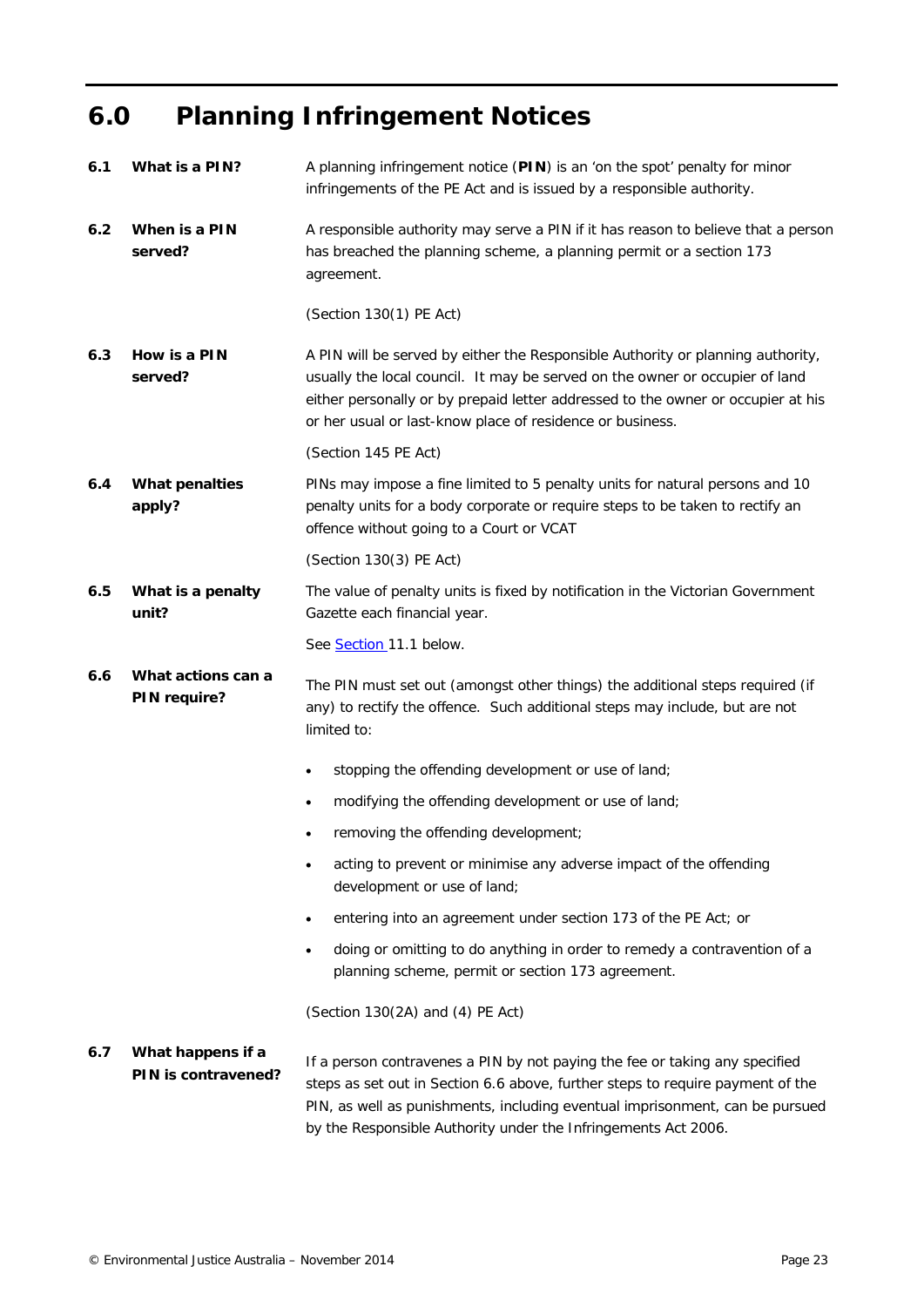### <span id="page-23-0"></span>**7.0 Prosecution under the PE Act**

<span id="page-23-5"></span><span id="page-23-4"></span><span id="page-23-3"></span><span id="page-23-2"></span><span id="page-23-1"></span>

| 7.1 | What is a<br>prosecution?             | Prosecution is a way of punishing a person for a contravention of a planning<br>control.                                                                                                                                                                                                                   |  |
|-----|---------------------------------------|------------------------------------------------------------------------------------------------------------------------------------------------------------------------------------------------------------------------------------------------------------------------------------------------------------|--|
|     |                                       | It can be distinguished from an EO, which orders breaches be put right.                                                                                                                                                                                                                                    |  |
| 7.2 | When can a<br>prosecution be          | Prosecutions may be brought against someone for:                                                                                                                                                                                                                                                           |  |
|     | brought?                              | contravening or failing to comply with a planning scheme, permit or a<br>$\bullet$<br>section 173 agreement (section 126 PE Act); or                                                                                                                                                                       |  |
|     |                                       | contravening or failing to comply with an EO or IEO (section 133 VCAT<br>$\bullet$<br>$Act)$ ;                                                                                                                                                                                                             |  |
|     |                                       | obstructing, without lawful excuse, an authorised person or member of the<br>$\bullet$<br>police force who is taking action authorised under sections 133 to 138<br>(powers of entry and investigation) of the PE Act (section 137 PE Act).                                                                |  |
| 7.3 | Who can bring a<br>prosecution?       | A prosecution may be brought under the PE Act by:                                                                                                                                                                                                                                                          |  |
|     |                                       | a Responsible Authority; or<br>$\bullet$                                                                                                                                                                                                                                                                   |  |
|     |                                       | a member of the public.<br>$\bullet$                                                                                                                                                                                                                                                                       |  |
| 7.4 | Where are<br>prosecutions<br>brought? | Prosecutions are brought in the Magistrates' Court of Victoria and are governed<br>by the Magistrates' Court Act 1989.                                                                                                                                                                                     |  |
| 7.5 | <b>What time limits</b><br>apply?     | A prosecution must be brought within 12 months after the date on which the<br>offence was committed (section 26(4) Magistrates' Court Act 1989).                                                                                                                                                           |  |
|     |                                       | For an offence of a continuing nature, the time limit does not start to run until<br>the commission of the offence has ceased.                                                                                                                                                                             |  |
| 7.6 | How do I bring a<br>prosecution?      | To commence a prosecution, a charge sheet describing the offence must be<br>signed by you and filed with the Registrar of the Magistrates' Court.                                                                                                                                                          |  |
|     |                                       | At the same time as filing the charge sheet, you should apply for a summons<br>setting the matter down for mention and requiring the accused to appear. A<br>copy of the Charge Sheet must be given to the person charged together with a<br>copy of any summons at least 14 days before any mention date. |  |
|     |                                       | See generally sections 24 to 35 of the Magistrates' Court Act 1989<br>(www.magistratescourt.vic.gov.au under Practice and Procedure, Legislation).                                                                                                                                                         |  |
| 7.7 | <b>What penalties</b><br>apply?       | Where no penalty is prescribed for certain offences the maximum penalty is:                                                                                                                                                                                                                                |  |
|     |                                       | 1200 penalty units (section 127(a) PE Act); and/or<br>٠                                                                                                                                                                                                                                                    |  |
|     |                                       | 60 penalty units for every day during which the contravention or failure<br>$\bullet$<br>continues after conviction (section 127(b) PE Act).                                                                                                                                                               |  |

<span id="page-23-7"></span><span id="page-23-6"></span>See [Section 6.5.](#page-22-5)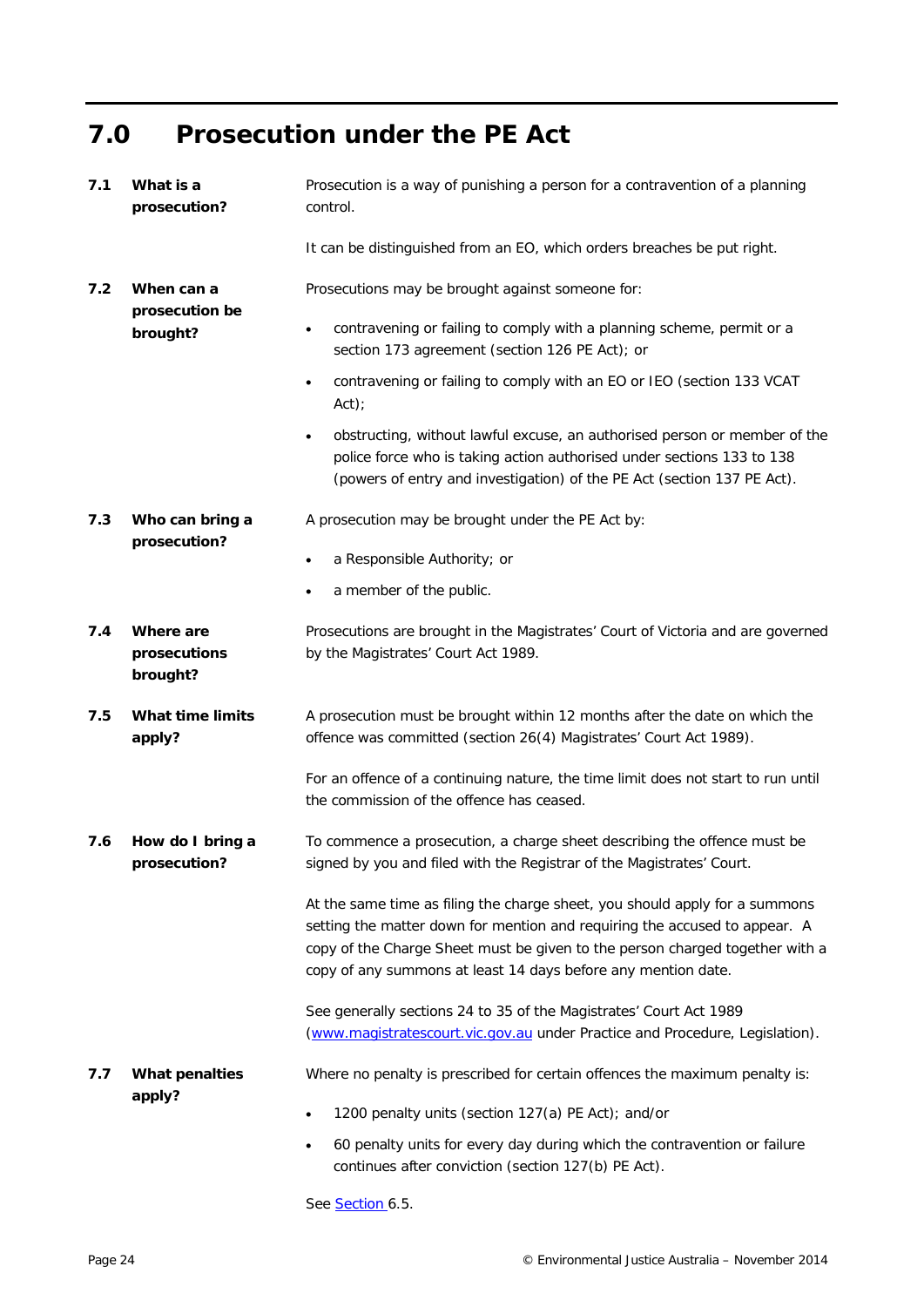The maximum penalty for breaching section 137 PE Act is 60 penalty units.

If the Responsible Authority has brought the prosecution and succeeds, the penalty will be paid to it (section 129 PE Act).

If a member of the public brings proceedings and succeeds, the penalty will be paid into the Consolidated Revenue of the State of Victoria, rather than to the individual or the Responsible Authority.

If a body corporate commits any of the following offences, an officer of the body corporate will be liable for an offence if they failed to exercise due diligence to prevent the commission of the offence by the body corporate (section 128 PE Act) by:

- obtaining or attempting to obtain a permit for use of development of land by wilfully making or causing to be made any false representation or declaration (section 48 PE Act)
- continuing development after being ordered that no development should be carried out (section 93(3) PE Act)
- contravening or failing to comply with a planning scheme, permit or a section 173 agreement (section 126 PE Act)
- obstructing an authorised person or a member of the police force in taking any action authorised under sections 133 to 138 PE Act (powers of entry and investigation) (section 137 PE Act)

In determining whether an officer has failed to exercise due diligence, the Court may consider the following factors:

- what the officer knew or reasonably ought to have known about the commission of the offence;
- whether or not the officer was in a position to influence the body corporate; and
- what steps the officer took or reasonably could have taken to prevent the offence and any other relevant matter.
- <span id="page-24-0"></span>*7.8 Should I bring a prosecution?* If you have a genuine concern that an offence has been committed, you should first raise it with the Responsible Authority.

If the Responsible Authority does not take the action you consider appropriate, you may wish to bring your own prosecution. If you do so, you will be required to prove beyond reasonable doubt that the relevant offence has been committed.

If you do not succeed in the prosecution, you may be ordered to pay the costs of the defendant (section 131, *Magistrates' Court Act 1989*).

It is strongly recommended that you obtain legal advice on the merits of such a prosecution before you proceed. You should also weigh up the benefits and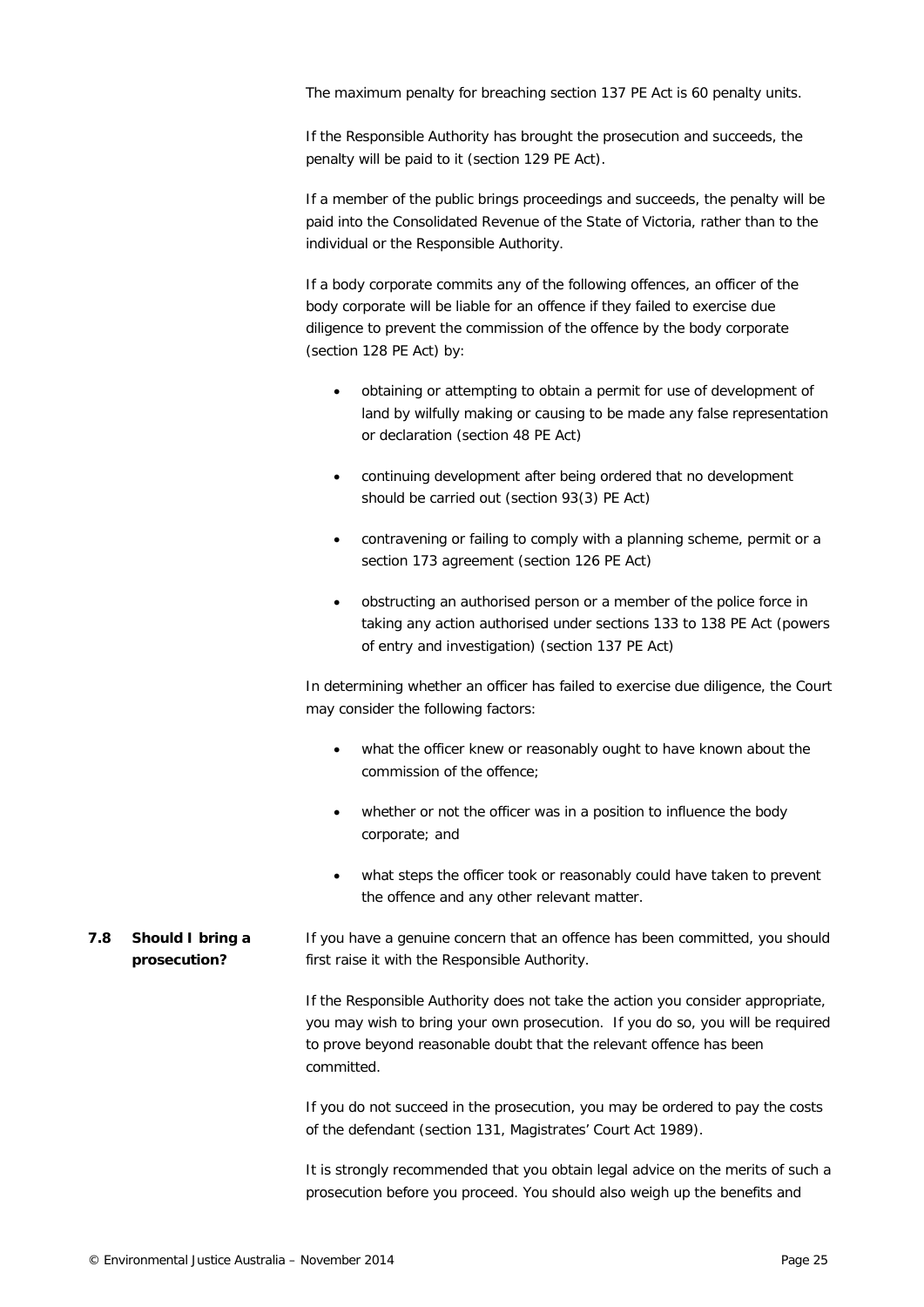risks of seeking an EO versus taking a prosecution.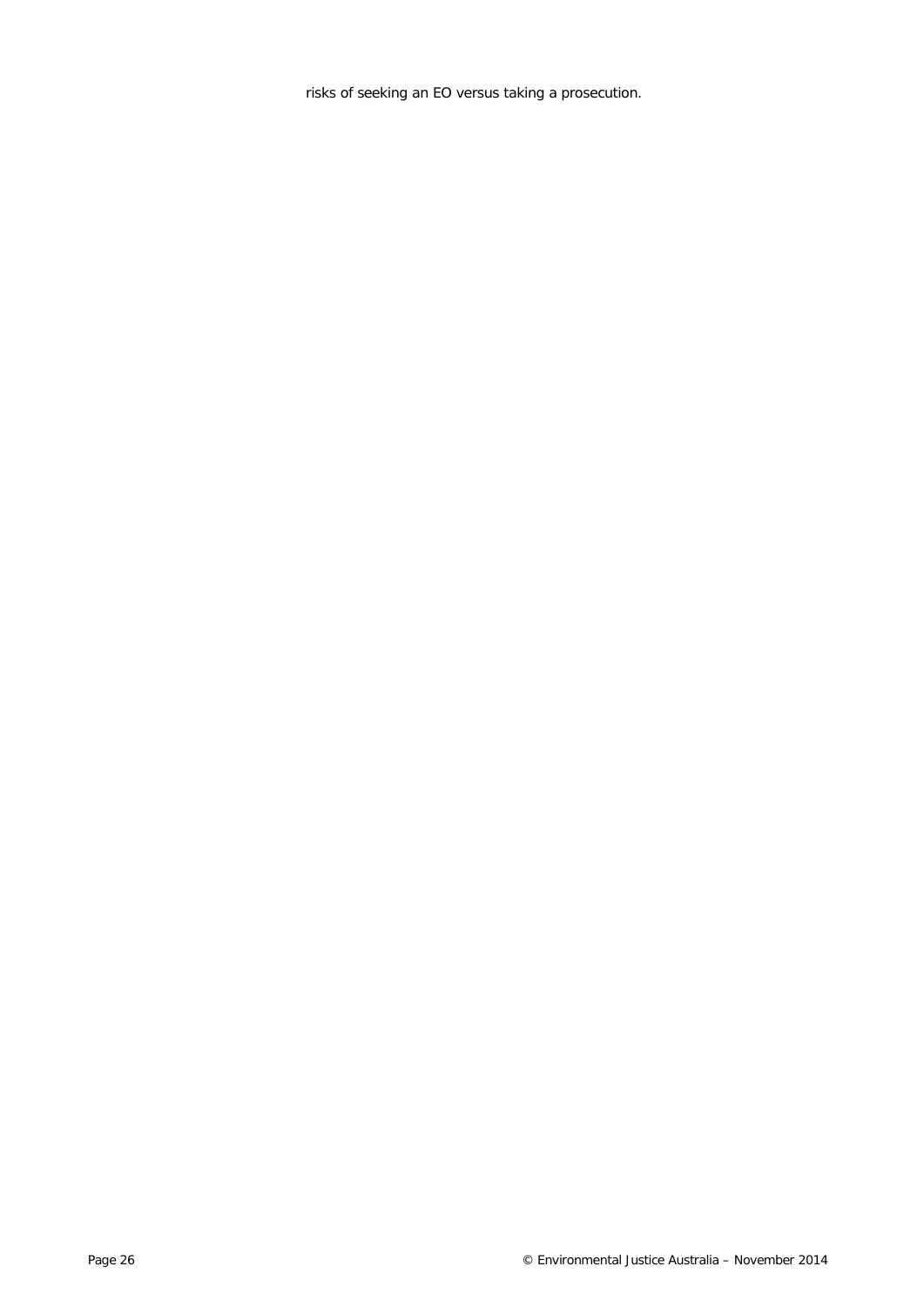## <span id="page-26-0"></span>**8.0 Injunctions**

<span id="page-26-4"></span><span id="page-26-3"></span><span id="page-26-2"></span><span id="page-26-1"></span>

| 8.1 | What is an<br>injunction?                                             | An injunction is an order that a person or entity stop doing certain activities or<br>requiring them to undertake certain actions. Injunctions can only be ordered if<br>someone has broken, or is about to break, the law. There are 3 general types<br>of injunctions: |  |
|-----|-----------------------------------------------------------------------|--------------------------------------------------------------------------------------------------------------------------------------------------------------------------------------------------------------------------------------------------------------------------|--|
|     |                                                                       | <b>Interim injunction:</b> an order made in very urgent circumstances, often<br>without the other party attending court or being given notice (ex parte). This<br>will only be in force for a short time until the hearing for an interlocutory<br>injunction.           |  |
|     |                                                                       | Interlocutory injunction: a temporary order, which lasts until the final<br>hearing of a dispute.                                                                                                                                                                        |  |
|     |                                                                       | <b>Permanent injunction:</b> an order by the court after a full hearing has been<br>conducted and the parties have tendered all relevant evidence. It may last<br>indefinitely or until a specific date or a certain event occurs.                                       |  |
| 8.2 | What types of<br>injunctions are<br>available in planning<br>matters? | The following injunctions are available:                                                                                                                                                                                                                                 |  |
|     |                                                                       | an injunction may be sought from a court under section 125 of the PE Act<br>$\bullet$<br>to stop someone from breaching an EO or IEO (section 125 injunction);                                                                                                           |  |
|     |                                                                       | VCAT may grant an injunction, including an interim injunction, in any<br>$\bullet$<br>proceeding if it is just and convenient to do so, under section 123 of the<br>VCAT Act;                                                                                            |  |
|     |                                                                       | a common law injunction is also available from a court, although use of this<br>$\bullet$<br>type of injunction is less common due to the availability of less expensive<br>enforcement procedures.                                                                      |  |
| 8.3 | Section 125<br>injunctions - who<br>may apply?                        | Any person (including a Responsible Authority) may apply for a section 125<br>injunction (section 125 PE Act).                                                                                                                                                           |  |
| 8.4 | Section 125<br>injunctions - in what<br>circumstances?                | A section 125 injunction is available:                                                                                                                                                                                                                                   |  |
|     |                                                                       | where there is a breach or threatened breach of an EO or IEO;<br>$\bullet$                                                                                                                                                                                               |  |
|     |                                                                       | whether or not proceedings are brought for an offence against the PE Act;<br>$\bullet$                                                                                                                                                                                   |  |
|     |                                                                       | A section 125 injunction is not available:                                                                                                                                                                                                                               |  |
|     |                                                                       | to prevent a contravention or threatened breach of the PE Act or planning<br>$\bullet$<br>controls ;                                                                                                                                                                     |  |
|     |                                                                       | if the defendant gives an undertaking not to do certain things in<br>$\bullet$<br>contravention of the EO or IEO.                                                                                                                                                        |  |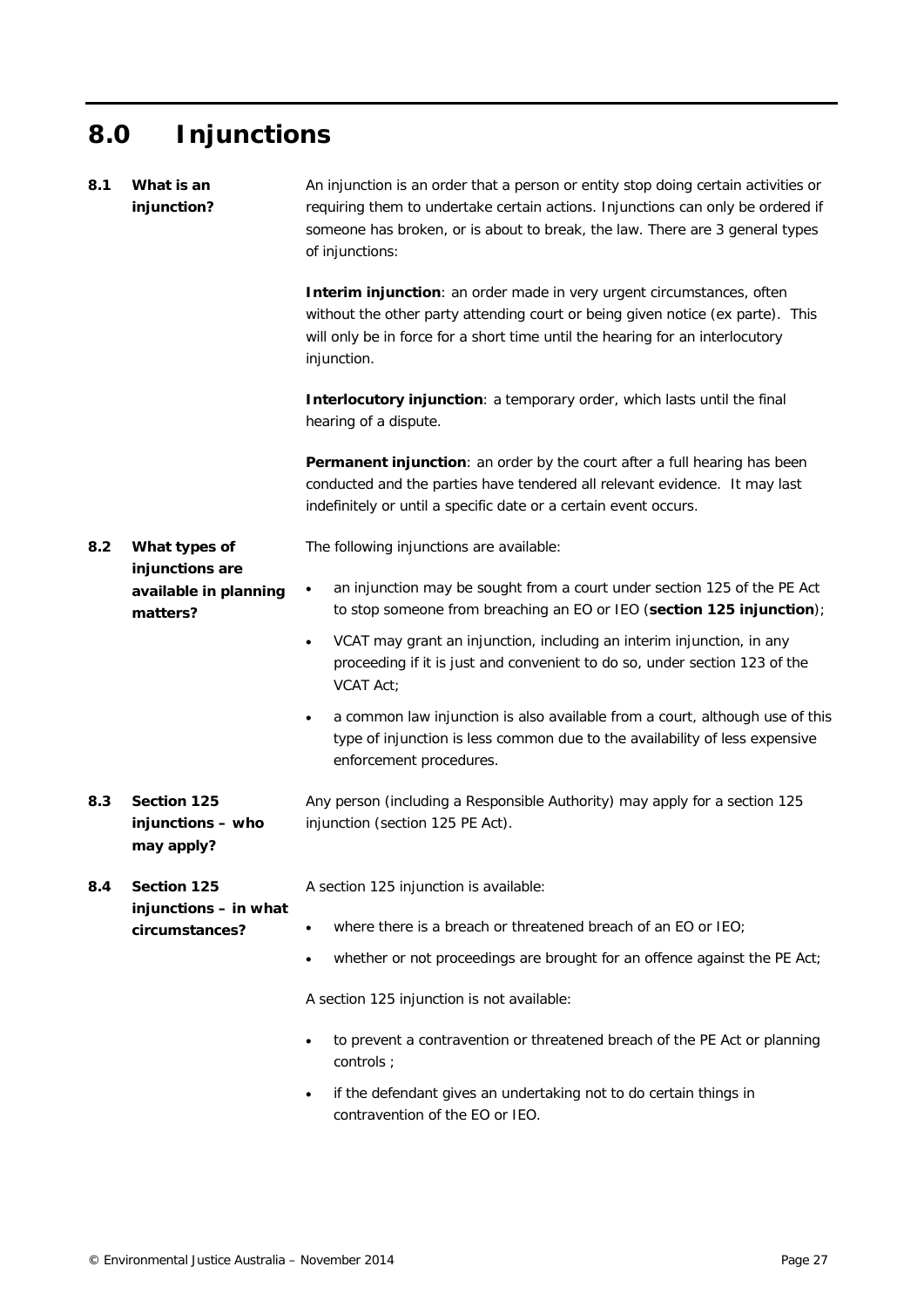<span id="page-27-1"></span><span id="page-27-0"></span>

| 8.5                                                                                                                                             | Section 125<br>injunctions – which<br>court? | The value of a dispute normally determines the court to which an application<br>for an injunction should be made as follows:                                |  |
|-------------------------------------------------------------------------------------------------------------------------------------------------|----------------------------------------------|-------------------------------------------------------------------------------------------------------------------------------------------------------------|--|
| Magistrates' Court: disputes up to \$100,000<br><b>Supreme Court:</b> disputes over \$200,000<br>most likely venue for these types of disputes. |                                              |                                                                                                                                                             |  |
|                                                                                                                                                 |                                              | <b>County Court:</b> disputes over \$100,000 and up to \$200,000                                                                                            |  |
|                                                                                                                                                 |                                              |                                                                                                                                                             |  |
|                                                                                                                                                 |                                              | In working out the value of a dispute about planning controls, you should take<br>into account the value of the relevant property. The Supreme Court is the |  |
| 8.6                                                                                                                                             | General                                      | If you apply for an injunction and do not succeed, the relevant court may order<br>you to pay the costs of the other party.                                 |  |
|                                                                                                                                                 |                                              | You should seek legal advice before applying for an injunction.                                                                                             |  |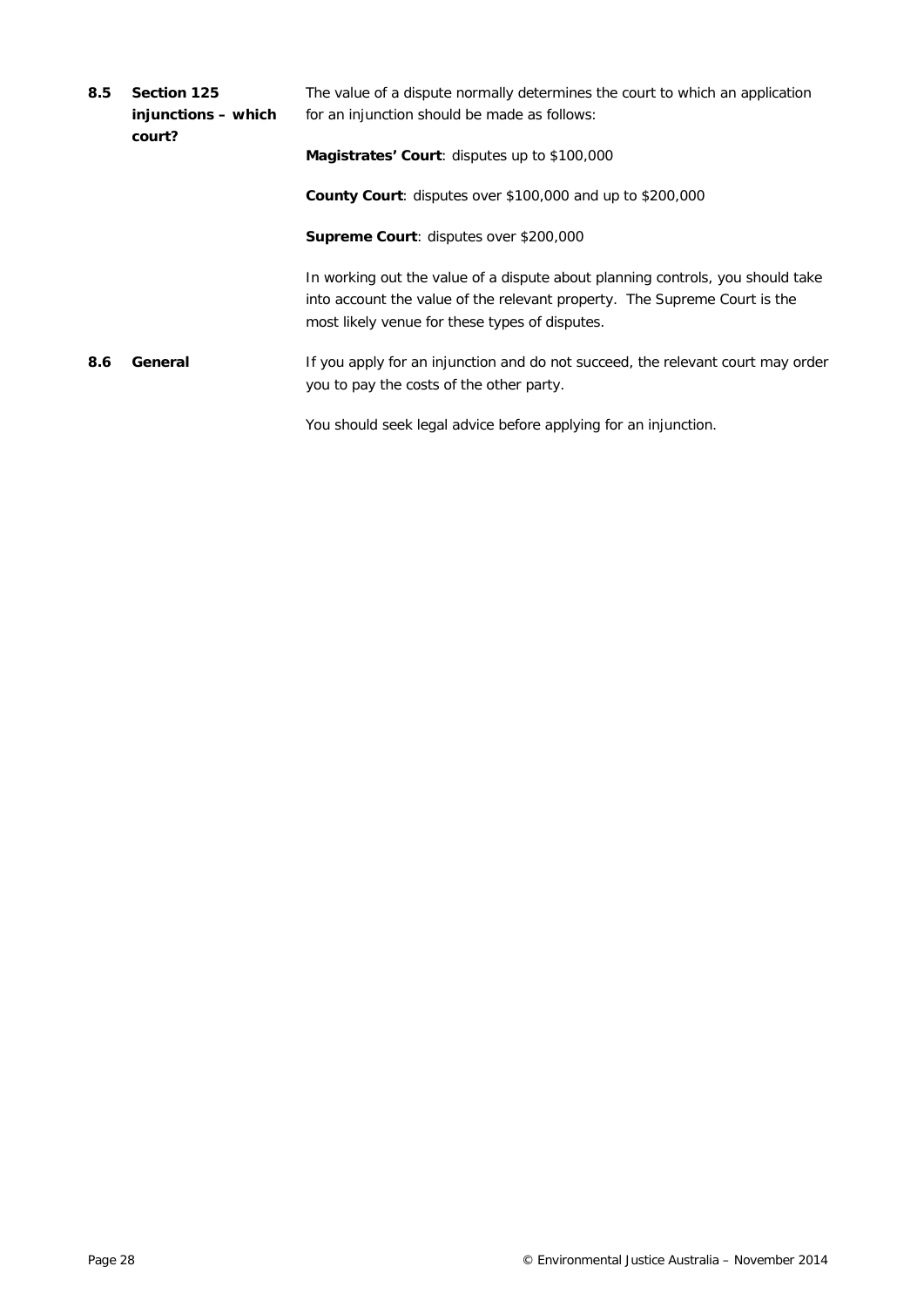### <span id="page-28-0"></span>**9.0 Declarations**

<span id="page-28-1"></span>*9.1 What is a declaration?* A declaration is effectively a statement by a court setting out the parties' rights and obligations in certain circumstances.

Declarations are useful when there is doubt about:

- <span id="page-28-2"></span>*9.2 Why would I want a declaration?*
- 
- the legality of a use or development under the planning scheme; or
- the legality of a planning permit or about how a use should be classified under the Tables of Uses in the planning scheme (where it is inappropriate to resolve the matter by making an application for a planning permit).

For example, a business may have commenced selling goods in an area where a permit is required to sell some or all of the goods or in which some of the goods are thought to be prohibited. A commercial competitor may ask the Council to enforce the planning scheme. Prior to seeking enforcement orders, the competitor, the Council or the occupier of the land may seek a declaration to clarify the legality of the use, and which goods may legally be sold on the premises.

For another example, a declaration may be sought as to whether an exemption is available from the requirement to obtain a permit to remove native vegetation. Rather than risk being prosecuted, a landowner may ask for a declaration that the removal of certain vegetation for certain purposes is exempt from the requirement for a permit.

- <span id="page-28-3"></span>*9.3 Section 149B Declaration* Under section 149B PE Act, **any person** may apply to VCAT for a declaration concerning a planning matter or anything done by a Responsible Authority.
- <span id="page-28-4"></span>*9.4 Section 149A Declaration* Under section 149A PE Act, only 'specified persons' may apply to VCAT for a determination of a matter if it relates to:
	- the interpretations of the planning scheme or a permit in relation to land, or use or development of land;
	- whether section 6(3) of the PE Act (relating to existing uses and developments of land) applies to a use or development of land; or
	- a provision of a planning scheme or amendment permitting the continuation of a use that was lawful before the commencement of the planning scheme or amendment.

A 'specified person' or a party to the agreement may also apply to the Tribunal for the determination of a matter of interpretation of a section 173 agreement (section 149A(1A) PE Act).

'Specified persons' include the owner, user or developer of land directly affected by the matter, a Minister, Responsible Authority, referral authority, municipal authority, public authority, or, if the matter affects Crown land, the occupier of the Crown land (section 148 PE Act).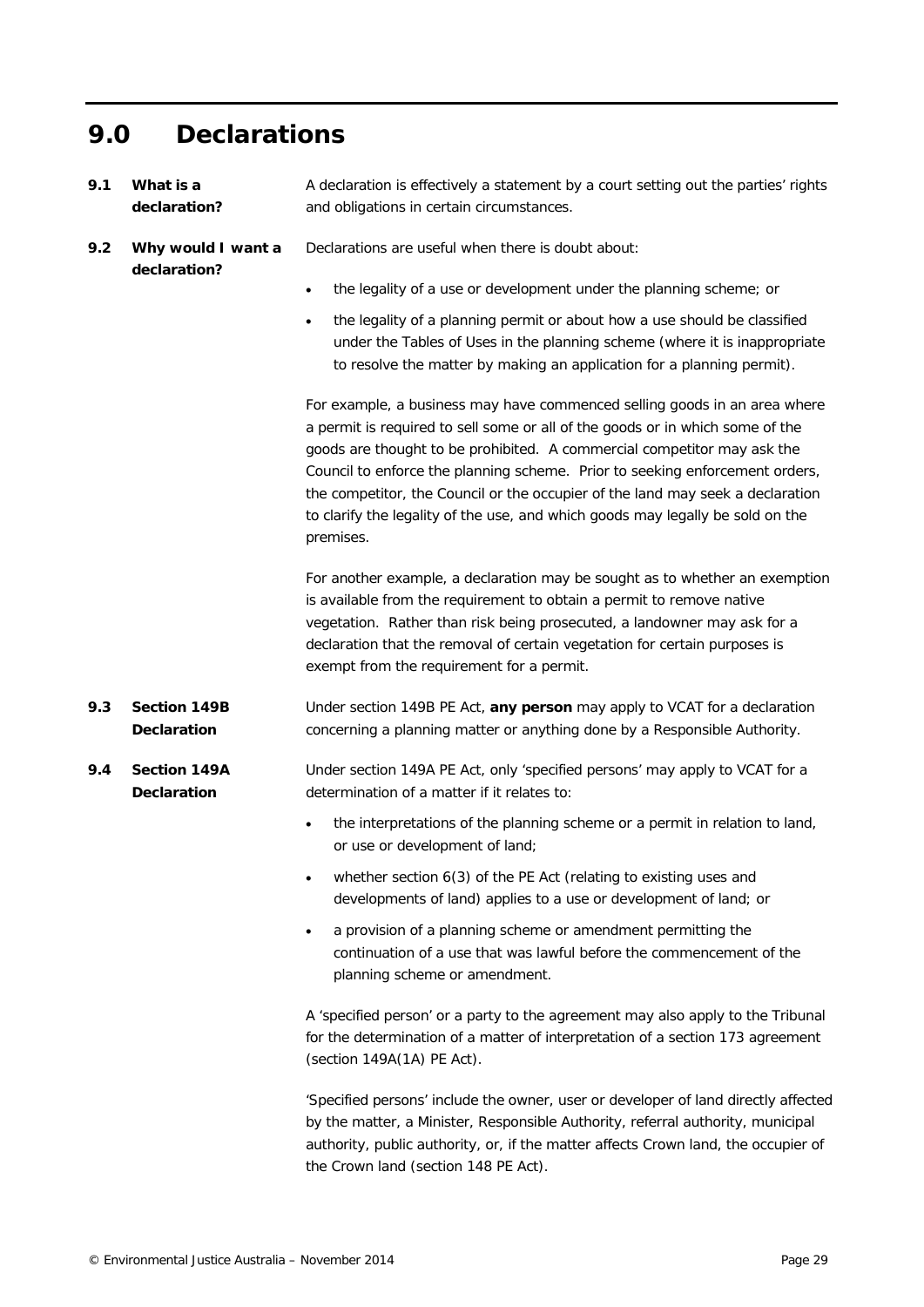### <span id="page-29-0"></span>**10.0 Nuisance and Enforcement under Part 6 of the Public Health and Wellbeing Act 2008**

<span id="page-29-1"></span>*10.1 What is a nuisance?* A nuisance is an interference with the public's right to health, safety, peace and comfort.

<span id="page-29-2"></span>*10.2 When does the Public Health and Wellbeing Act apply?* Division 1 of Part 6 of the Public Health and Wellbeing Act applies to nuisances that are, or are liable to be, dangerous to health or offensive.

> 'Offensive' means noxious or injurious to personal comfort (section 58 Public Health and Wellbeing Act).

In particular, the Public Health and Wellbeing Act applies to nuisances from:

- premises; or
- water; or
- animals, including a bird or insect, capable of carrying a disease transmissible to human beings; or
- refuse; or
- noise or emission; or
- state, condition or activity; or
- other matter or thing-

which is, or is liable to be, dangerous to health or offensive. (section 58 Public Health and Wellbeing Act).

<span id="page-29-3"></span>*10.3 What is an offence under the Public Health and Wellbeing Act?* It is an offence for someone to cause a nuisance, or to knowingly allow a nuisance to exist on or come from any land owned or occupied by or in the charge of that person.

> The maximum penalty for this offence is 120 penalty units for an individual and 600 penalty units for a corporation (see [Section 6.5\)](#page-22-5) (section 61 Public Health and Wellbeing Act).

#### *10.4 When is a nuisance dangerous to health or offensive?* In determining whether a state, condition or activity is a nuisance that is, or is liable to be, dangerous to health or offensive a decision-maker:

- **must consider** the degree of offensiveness;
- **must not consider** the number of persons affected or that may be affected.

(Section 58 Public Health and Wellbeing Act)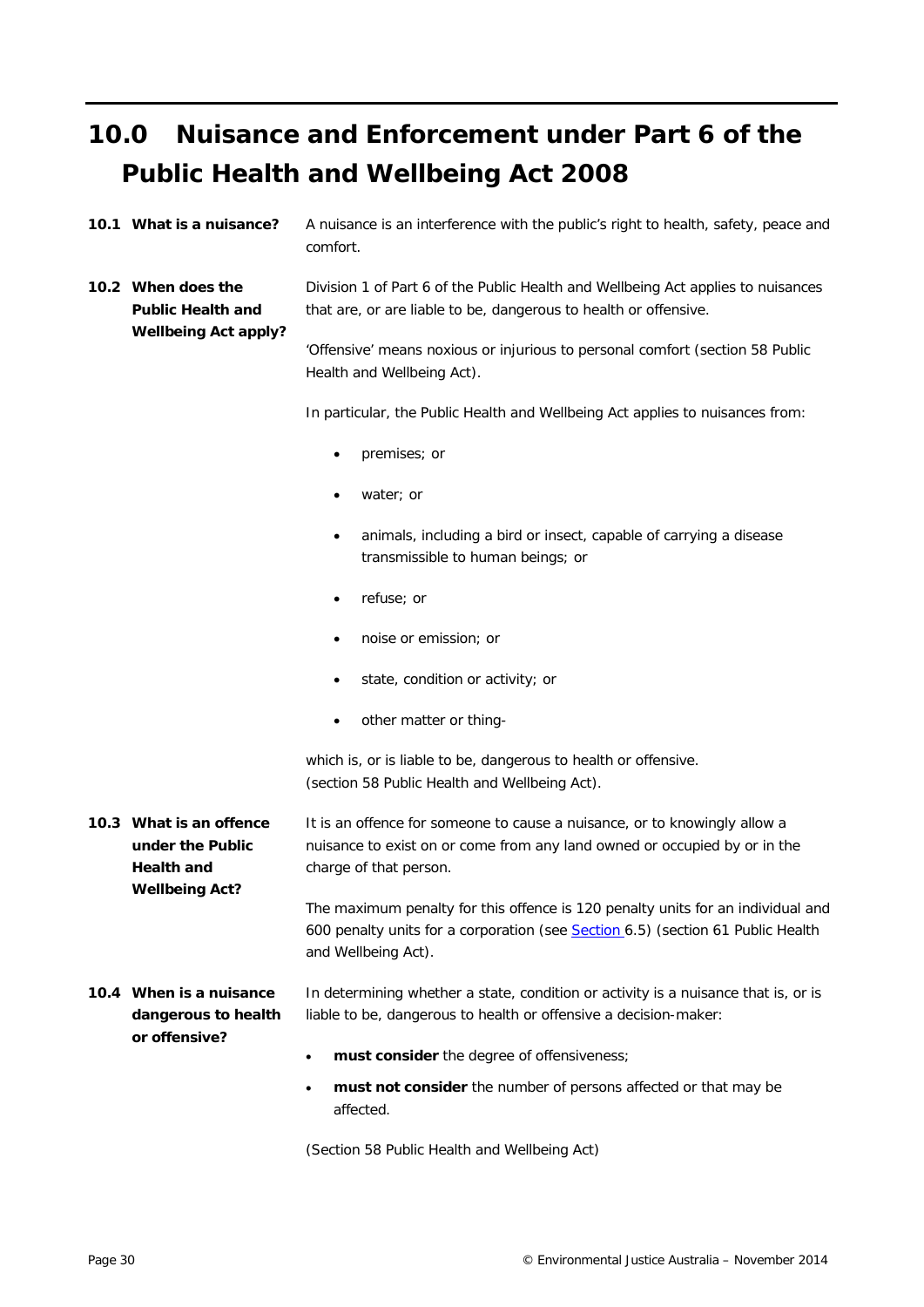<span id="page-30-3"></span><span id="page-30-2"></span><span id="page-30-1"></span><span id="page-30-0"></span>*10.5 Who do I notify of a nuisance?* If you believe that a nuisance exists, you should notify the relevant council (section 62 Public Health and Wellbeing Act). *10.6 What is Council's duty?* Council has a general duty to remedy as far as is reasonably possible, nuisances within its municipal district (section 60 Public Health and Wellbeing Act). In addition, the council **must** investigate any notice of a nuisance. *10.7 What action can council take?* If, upon investigation, a nuisance is found to exist, the council **may**: issue an improvement notice or a prohibition notice (ie an order that the nuisance be stopped or fixed; • bring proceedings in a court for an offence against the Act; or if the council is of the opinion that the matter is better settled privately, advise you of any available methods for doing so. (Section 62 Public Health and Wellbeing Act) *10.8 What happens if a notice is contravened?* If a person fails to comply with an improvement or prohibition notice or, if the nuisance, although stopped or reduced, is likely to recur, the council may commence proceedings in the Magistrates' Court by filing a complaint (section 197 Public Health and Wellbeing Act). If the Court is satisfied that the nuisance exists or is likely to recur, the Court must order that the person comply with the improvement notice or prohibition notice or carry out works to prevent the recurrence of the nuisance. The Court may also impose a maximum penalty of 120 penalty units for an individual and 600 penalty units for a corporation (see [Section 6.5\)](#page-22-5) (section 197 Public Health and Wellbeing Act). *10.9 What can I do if Council fails to act?* Where a council fails to investigate a complaint of nuisance within a reasonable time, the person who complained to the council may make a complaint to the Magistrates' Court. The Court can then proceed as though the Council had made the complaint (see 10.6 above). If the Court is satisfied that the person making the complaint has reasonable grounds for doing so, the Court may order the council to pay any costs and expenses incurred by the person. However, if the Court is satisfied that such a complaint is vexatious or frivolous (for example, made to get revenge on, or annoy someone, rather than having a genuine basis) it may order the person who made the complaint to pay the costs and expenses incurred by the person against whom the complaint was made. (Section 63 Public Health and Wellbeing Act)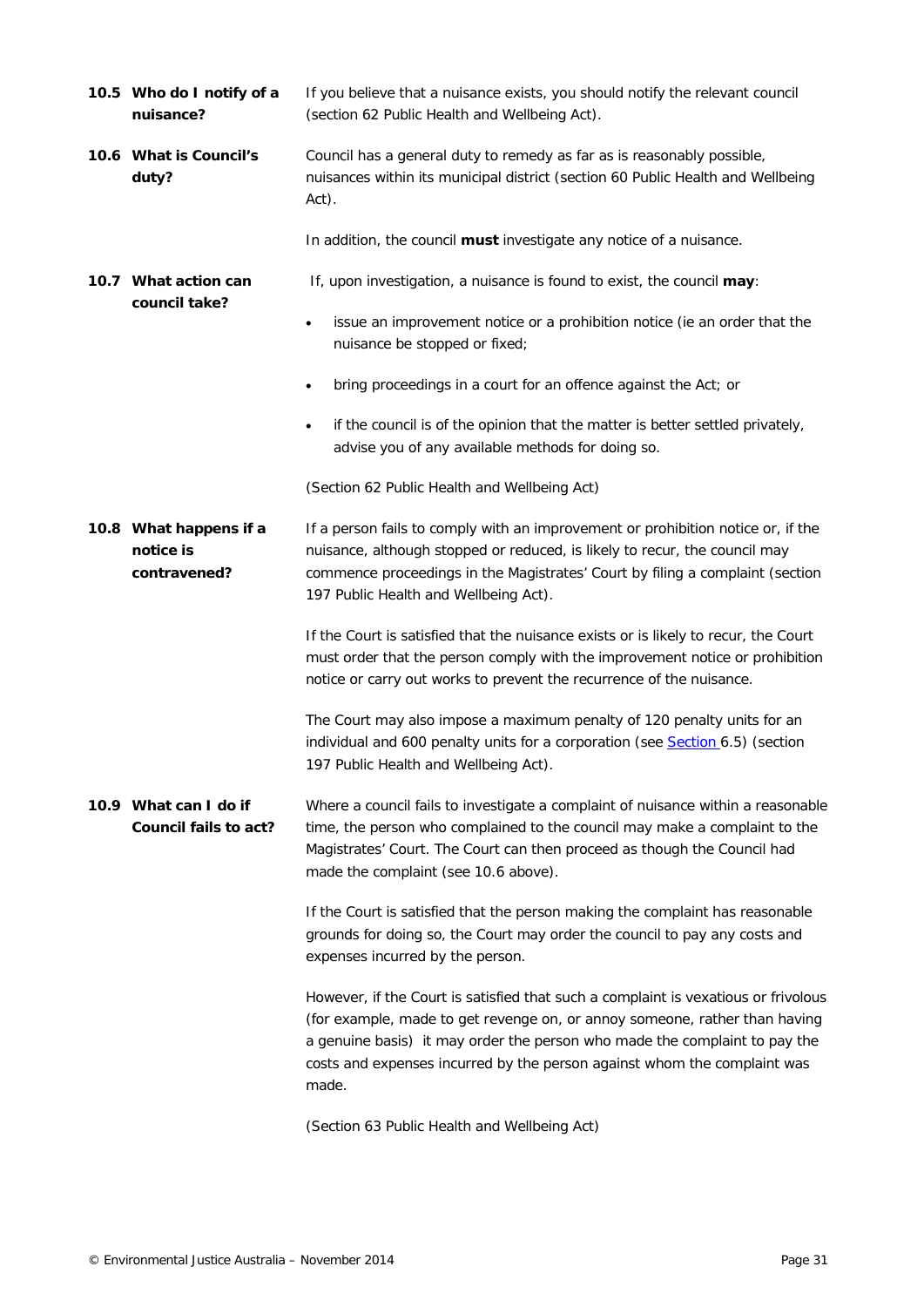#### <span id="page-31-0"></span>*10.10What other options might I have?*

Where noise is the issue, and the noise is emanating from residential premises, you may take action under section 48A of the EP Act. You should ask the Council, the local police, or the EPA to take action first. If none of these bodies are willing to take action and the noise remains unbearable, contact a solicitor before commencing any proceedings.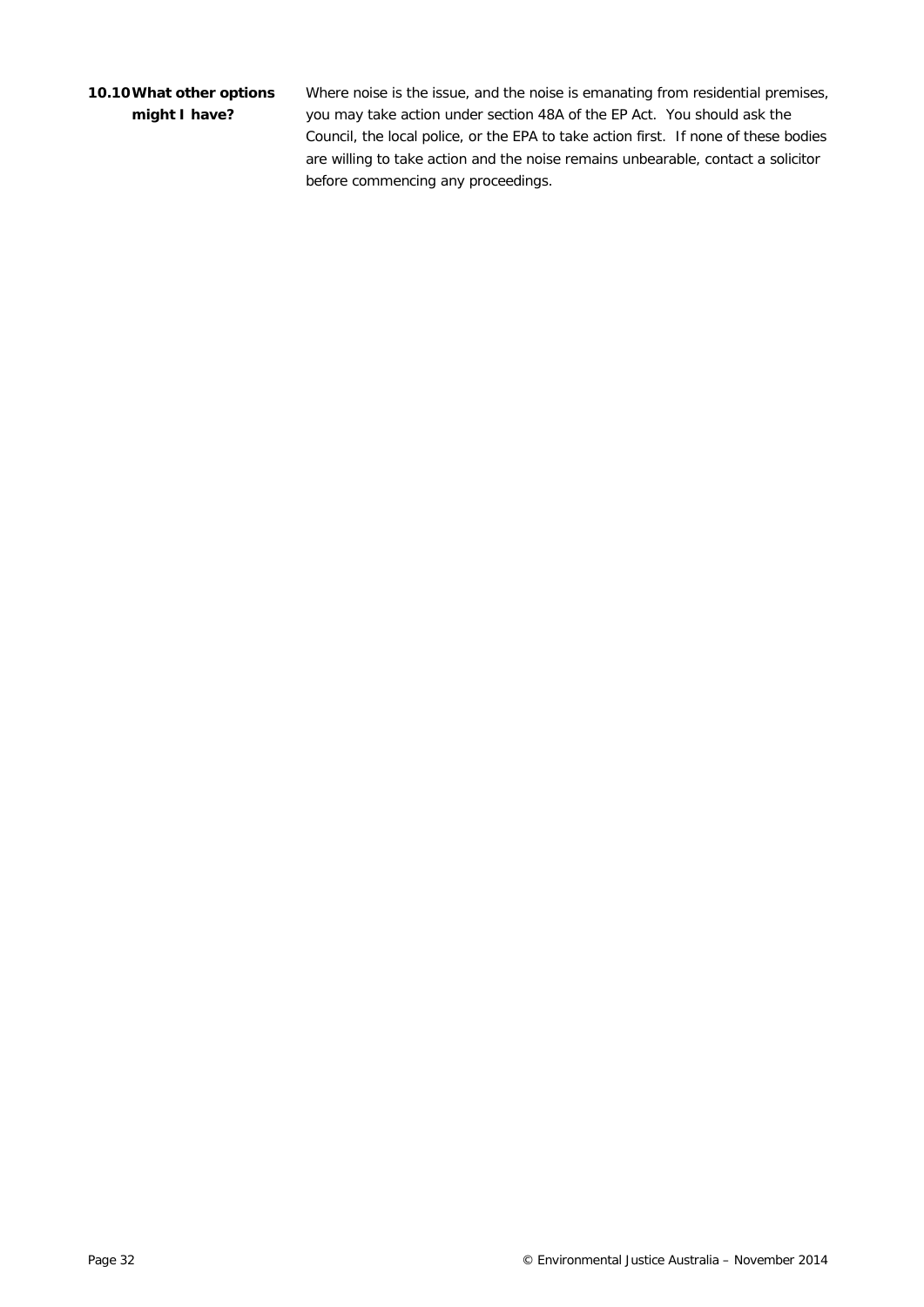### <span id="page-32-0"></span>**11.0 Useful information**

<span id="page-32-2"></span><span id="page-32-1"></span>

|                                                                                                                                                                            | 11.1 Glossary       | EP Act                                                                                                                                                                                     | <b>Environment Protection Act 1970</b>                                                                                                                                                                                             |  |
|----------------------------------------------------------------------------------------------------------------------------------------------------------------------------|---------------------|--------------------------------------------------------------------------------------------------------------------------------------------------------------------------------------------|------------------------------------------------------------------------------------------------------------------------------------------------------------------------------------------------------------------------------------|--|
|                                                                                                                                                                            |                     | EPA                                                                                                                                                                                        | Environment Protection Authority                                                                                                                                                                                                   |  |
|                                                                                                                                                                            |                     | ex parte application                                                                                                                                                                       | Where an application is made against a person who<br>has no notice of the application and no opportunity at<br>first instance to be heard in relation to it.                                                                       |  |
|                                                                                                                                                                            |                     | PE Act                                                                                                                                                                                     | Planning and Environment Act 1987 (Vic)                                                                                                                                                                                            |  |
|                                                                                                                                                                            |                     | Penalty unit                                                                                                                                                                               | The value of penalty units is fixed by notification in the<br>Victorian Government Gazette each financial year.                                                                                                                    |  |
|                                                                                                                                                                            |                     |                                                                                                                                                                                            | From 1 July 2014 until 30 June 2015, a penalty unit is<br>\$147.61                                                                                                                                                                 |  |
|                                                                                                                                                                            |                     | Responsible Authority                                                                                                                                                                      | A body designated to administer planning schemes,<br>including municipal or local council and the Minister<br>for Planning.                                                                                                        |  |
|                                                                                                                                                                            |                     | <b>VCAT</b>                                                                                                                                                                                | Victorian Civil and Administrative Tribunal                                                                                                                                                                                        |  |
|                                                                                                                                                                            | 11.2 Title Search   | A title search shows the owner of the land and anybody else who has an<br>interest in the land, such as a mortgagee or caveator.                                                           |                                                                                                                                                                                                                                    |  |
|                                                                                                                                                                            |                     | A title search can be obtained by:                                                                                                                                                         |                                                                                                                                                                                                                                    |  |
| ٠                                                                                                                                                                          |                     | Melbourne. (phone (03) 8636 2831));                                                                                                                                                        | visiting the Land Information Centre at Level 10, 570 Bourke Street,                                                                                                                                                               |  |
|                                                                                                                                                                            |                     |                                                                                                                                                                                            | retaining a professional title searcher;                                                                                                                                                                                           |  |
|                                                                                                                                                                            |                     | retaining a conveyancer or solicitor; or                                                                                                                                                   |                                                                                                                                                                                                                                    |  |
|                                                                                                                                                                            |                     | www.dtpli.vic.gov.au.                                                                                                                                                                      | searching online at www.landata.vic.gov.au. You will need a credit card for<br>online searching. The Department of Transport, Planning and Local<br>Infrastructure have information about searching a title, which is available at |  |
|                                                                                                                                                                            | 11.3 Company Search | A company search shows all administrative information about a company, such<br>as the address of its registered office, the names of directors and shareholders<br>and its current status. |                                                                                                                                                                                                                                    |  |
| A company search can be obtained by:<br>visiting the Australian Securities and Investments Commission at Level 7,<br>120 Collins Street, Melbourne (phone (03) 9280 3200)) |                     |                                                                                                                                                                                            |                                                                                                                                                                                                                                    |  |
|                                                                                                                                                                            |                     |                                                                                                                                                                                            |                                                                                                                                                                                                                                    |  |
|                                                                                                                                                                            |                     | retaining an ASIC information broker, which can be located at<br>www.asic.gov.au; or                                                                                                       |                                                                                                                                                                                                                                    |  |
|                                                                                                                                                                            |                     |                                                                                                                                                                                            |                                                                                                                                                                                                                                    |  |

<span id="page-32-3"></span>• retaining a solicitor.